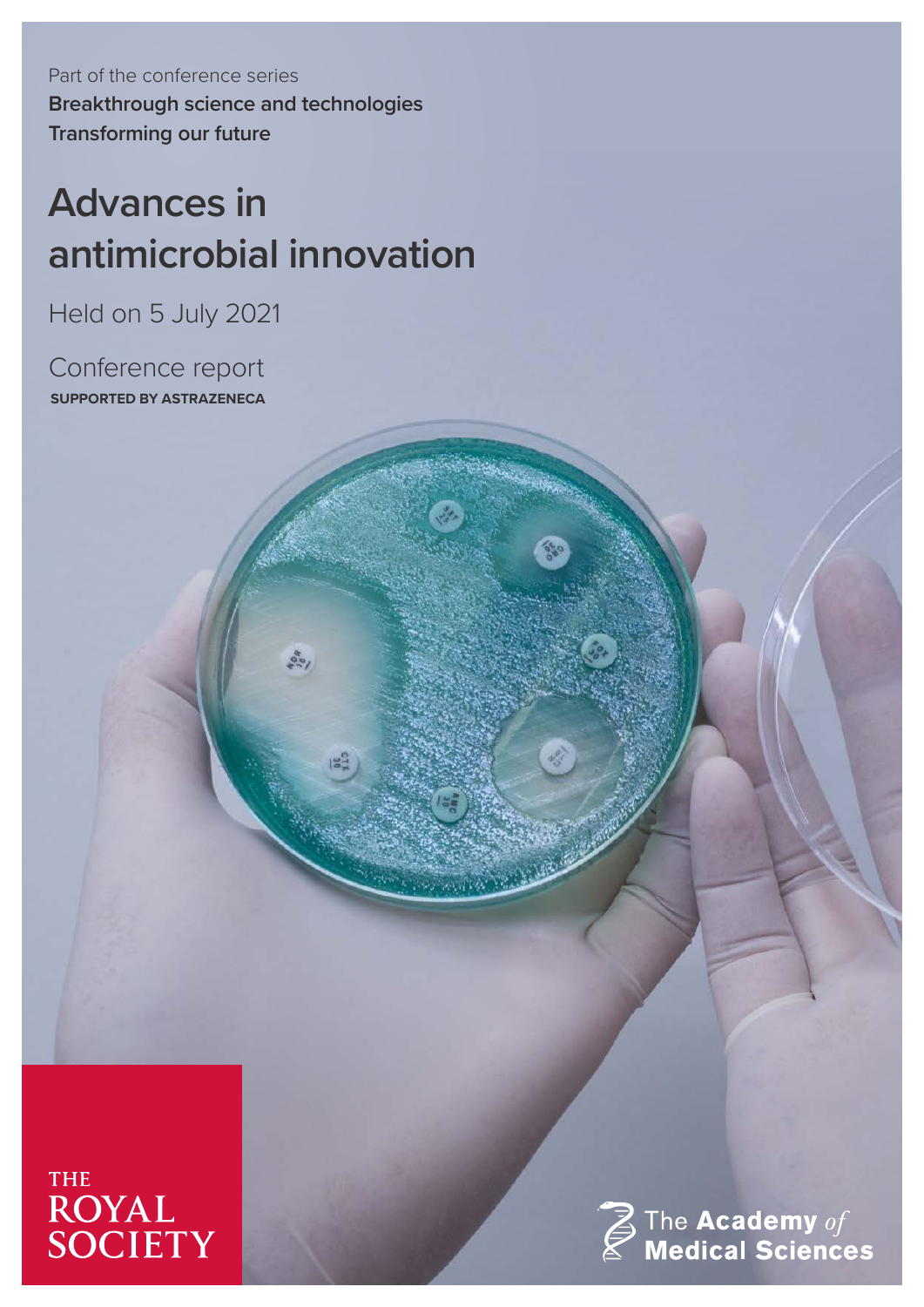# Introduction

On 5 July 2021, the Royal Society and the Academy of Medical Sciences hosted an online international conference on Advances in antimicrobial innovation. This meeting, supported by AstraZeneca, forms part of the Royal Society's Transforming our Future series and the Academy of Medical Sciences' FORUM programme. These meetings are unique, high-level events that address the scientific and technical challenges of the next decade and bring together leading experts from the wider scientific community, including, academia, industry, government, and charities. The meetings are organised with the support of the Royal Society Science, Industry and Translation Committee.

The conference series is organised through the Royal Society's Science and Industry programme which demonstrates the Society's commitment to integrate science and industry across its activities, promote science and its value, build relationships and foster translation.

The Academy's FORUM programme brings together industry, academia, and the NHS, as well as the charity, regulatory and wider healthcare sectors. It provides an independent platform to bring together leaders from across the life sciences sector to discuss scientific opportunities, technology trends, translational challenges and strategic choices in healthcare

The programme was organised by Professor Jeff Errington FMedSci FRS (Newcastle University), Dr Flic Gabbay FMedSci (tranScrip Partners) and Dr David Powell (Summit Therapeutics). The conference commenced with a talk on research priorities, advances in innovation and lessons from COVID-19, leading onto a talk on the future of reimbursement for antimicrobials. The conference then saw talks on novel research and approaches, progressing to a panel discussion covering the challenges of prescribing, diagnostics and antibiotic education, investment and building a business model for new antibiotics. The afternoon finished with a forward-looking keynote speech on innovating to secure the future of modern medicine.

This report is not a verbatim record, but a summary of the discussions that took place during the day and the key points raised. Comments and recommendations reflect the views and opinions of the speakers and not necessarily those of the Royal Society or the Academy of Medical Sciences.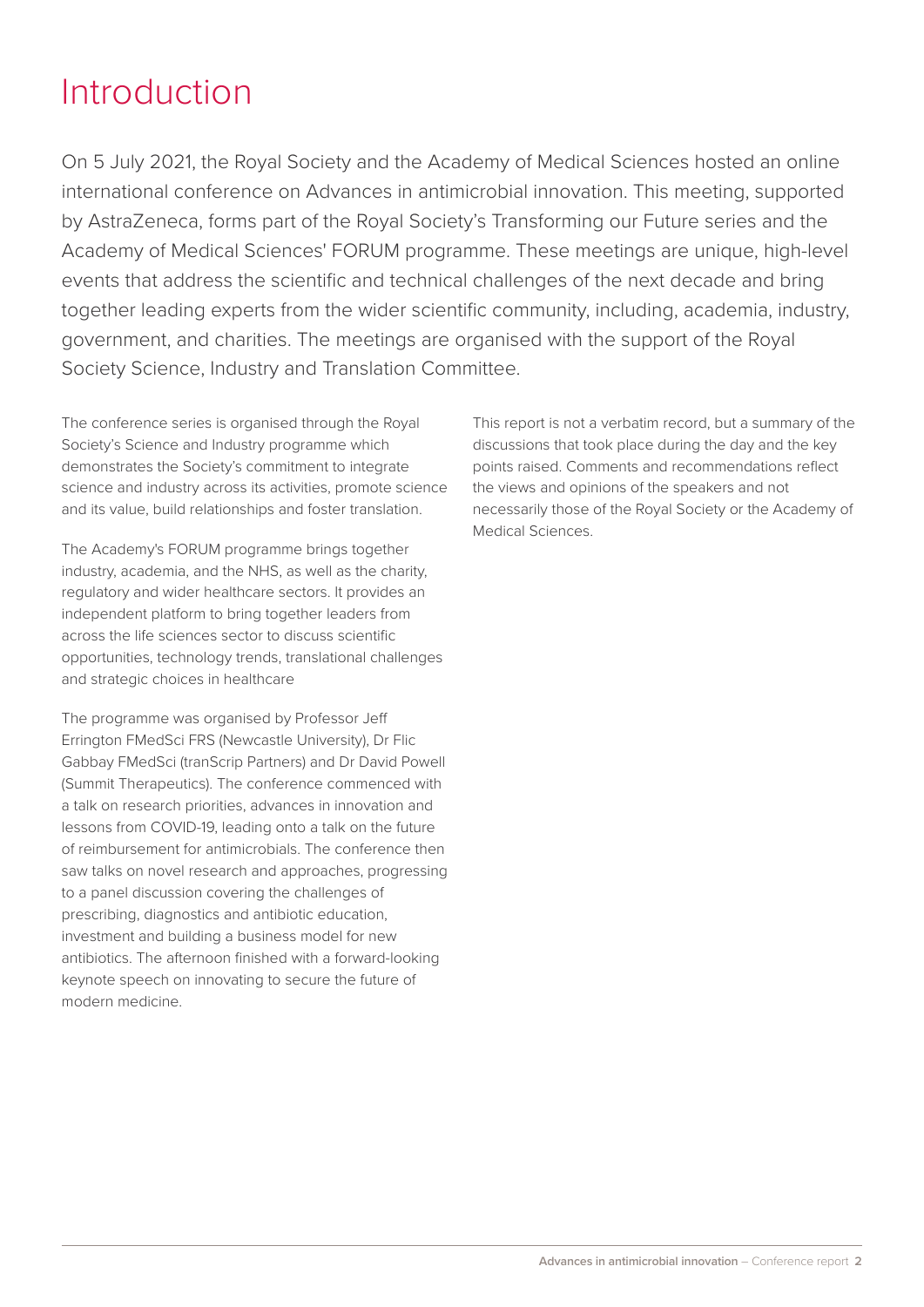## Executive summary

Antimicrobial resistance (AMR) continues to grow as a critical worldwide health challenge. Pathogens are continually evolving to combat drugs given to treat potentially life-threatening diseases, rendering treatments ineffective and threatening the many advances made in fighting microbes over recent decades.

As therapeutics in current use become less effective, new approaches are urgently required. This conference aimed to raise awareness and interest for new anti-microbial advances, the challenges faced in market delivery, and their appropriate use in healthcare systems.

Key points taken from the conference included:

- • **Collaboration**  The COVID-19 pandemic has demonstrated the devastating impact infectious disease can have on society. It has also highlighted what governments, clinicians, industry and academics can achieve when they work together to try and solve an emergent and urgent threat like COVID-19. This coordination now needs to be harnessed to address the slower burning antimicrobial resistance challenges which are being faced and will continue to be faced for years to come.
- **Innovation** Innovation of existing treatments is urgently required if we want to solve the problem of antimicrobial resistance. Existing agents need to be used more appropriately, and novel techniques including bacteriophage technology and natural products, need to continue to be developed to help win the war against resistance. Innovation in diagnostics is key to enable quicker and more effective diagnosis to help better treat patients, as well as innovating clinical trial design to address the non-inferiority versus superiority challenge.
- **Building a new business model** Currently, there is little incentive to develop new agents as the cost of development exceeds return on investment. New business models and impactful push and pull incentives are required to encourage the development of new agents and technologies. Introduction of a new trial reimbursement and procurement model from the National Institute for Health and Care Excellence (NICE) into the National Health Service (NHS) is an excellent starting point to test new models for sustainable funding of antimicrobials in the long term.

"There are headwinds present in the AMR space, but something we can rely on is the dedication and passion of the AMR community to help combat this major problem that we all face."

Dr David Powell, Summit Therapeutics.

"It is essential for academics to consider the issues of bringing new antibiotics to market in addition to selecting a protein which makes an excellent target for antibiotics."

Professor Jeff Errington FMedSci FRS, Newcastle University

"By enabling pharma, diagnostics and the academic and public health sectors to collaborate, there has been an increase in productive research and delivery of research outputs to patients."

Dr Flic Gabbay FMedSci, tranScrip Partners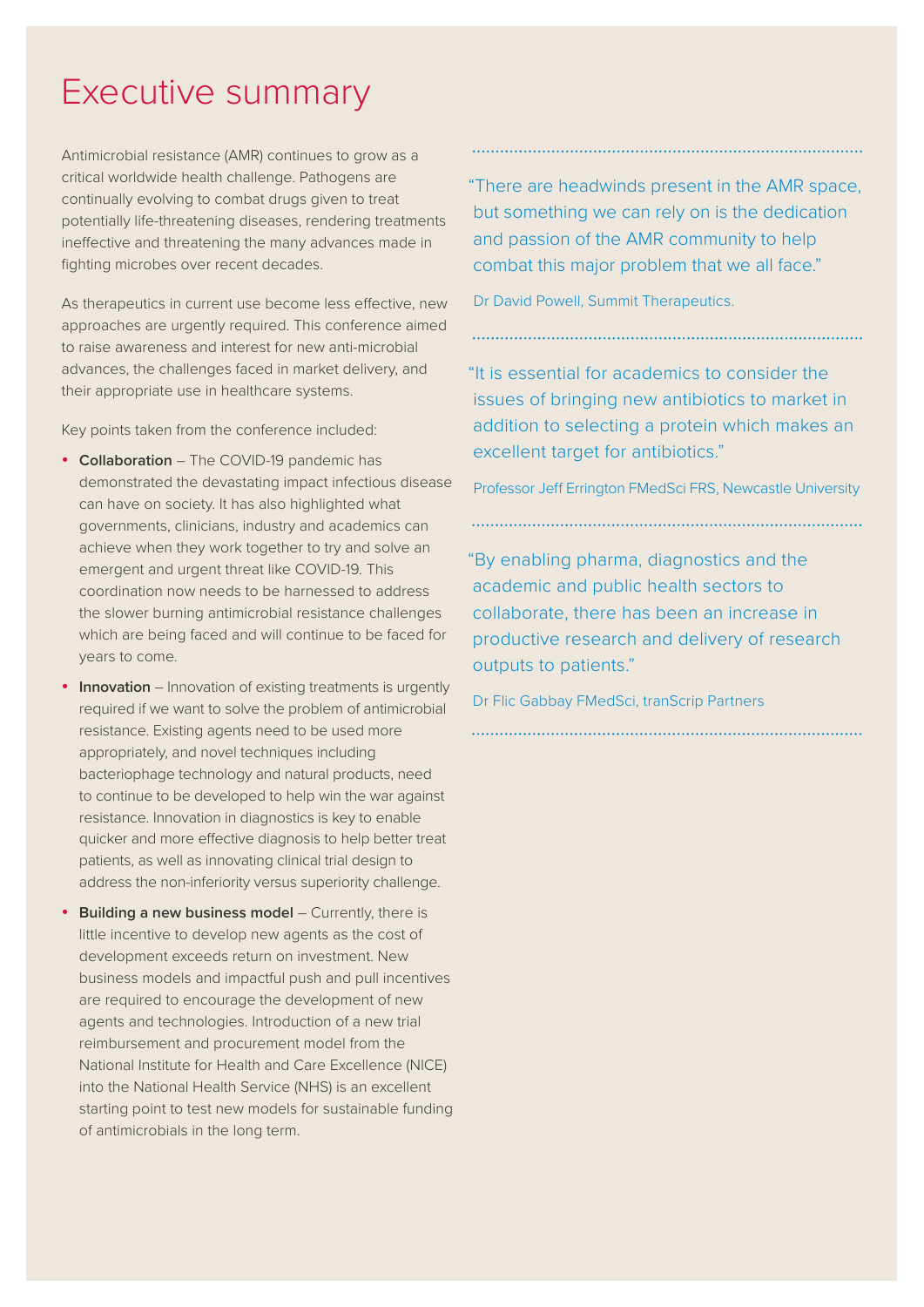# Antimicrobial optimisation: research priorities, advances in innovation and lessons from COVID-19

Professor Alison Holmes OBE FMedSci, Imperial College London, outlined the importance of looking at how existing antimicrobial agents can be optimised to address the global challenge of antimicrobial resistance with a particular focus of innovation in technology. Considering AMR in the context of the COVID-19 pandemic was also covered.

The optimisation of the use of existing antimicrobial agents, without compromising access, will be necessary to address the challenge of AMR. However, there is significant funding inequity between the research and development for new drugs and the implementation and efficient use of existing agents in the AMR research landscape.1 Four research priorities were identified for optimising antimicrobial use, namely: policy and strategic planning; medicines management and prescribing systems; context, culture and behavioural research; and technology innovation to optimise prescribing. Such technology innovation includes opportunities in personalised prescribing and dynamic dosing as well as the use of data and artificial intelligence (AI) to support decisions about prescribing.

### **The right dose, right now**

Responses to antimicrobial drugs vary between patients as well as in the same patient over time. Standard dosing schemes do not account for this variability and the suboptimal use of antimicrobial drugs can increase the chance of antimicrobial resistance and may lead to therapeutic failure in the patient. With consideration of polypharmacy and co-morbidities, personalised dosing involves tailoring drug dose to a particular individual, while dynamic dosing tailors the dose based on the current state of the patient. Personalised and dynamic dosing present an opportunity to optimise antimicrobial drug use and improve patient outcomes.

Obtaining data for personalised and dynamic dosing is difficult, and has multiple logistical issues, such as the timing of samples, assay validity, equipment and staffing costs, and delays in reporting. To achieve personalised and dynamic dosing, data needs to be tailored to the individual, obtained dynamically and in real time, ideally using non-invasive techniques.<sup>2</sup> There is the potential to utilise closed-loop control for precision antimicrobial delivery, as already validated in the control of diabetes by individualised insulin delivery. Research has shown that microneedle electrochemistry sensing and biosensor technology can improve drug monitoring and provide real-time continuous antimicrobials in a minimally invasive fashion and with no requirement for blood sampling.<sup>2</sup>

#### **Integrating data to provide decision support**

To optimise the use of antimicrobial agents, clinicians require not only access to individual technological innovations in diagnostics and dosing, but also useful decision support tools. Currently, existing decision support systems fail to consider variation between individuals, dose optimisation, and physician/patient engagement. The lack of co-design with physicians and patients means that applicability in a clinical setting may be limited. To maximise the potential of technological innovations in diagnostics, surveillance and dosing, decision support systems should integrate relevant, standardised data from various sources, including at an individual, hospital-wide and population level, and make it available to the clinician at the point of care. Such data integration may benefit from machine learning and artificial intelligence approaches to identify patterns and risk factors, and to make evidence-based recommendations. However, it is important to ensure that the data fed into decision support systems is representative of the patient population otherwise recommendations may not be applicable to or even safe for the patients, which could worsen health inequalities.

### **COVID-19 and AMR**

The critical need for optimising antibiotic use has been reinforced during the COVID-19 pandemic. In acute care settings, only a small percentage of hospitalised patients had confirmed bacterial co-infection with COVID-19

(see https://doi.org/10.1038/s41579-021-00578-9, accessed 30 July 2021)

<sup>1</sup> Charani E *et al* 2021 Optimising antimicrobial use in humans - review of current evidence and an interdisciplinary consensus on key priorities for research, The Lancet Regional Health – Europe 7, 100161 (see https://doi.org/10.1016/j.lanepe.2021.100161, accessed 30 July 2021) 2 Rawson et al 2021 Optimizing antimicrobial use: Challenges, advances, and opportunities, Nature Reviews Microbiology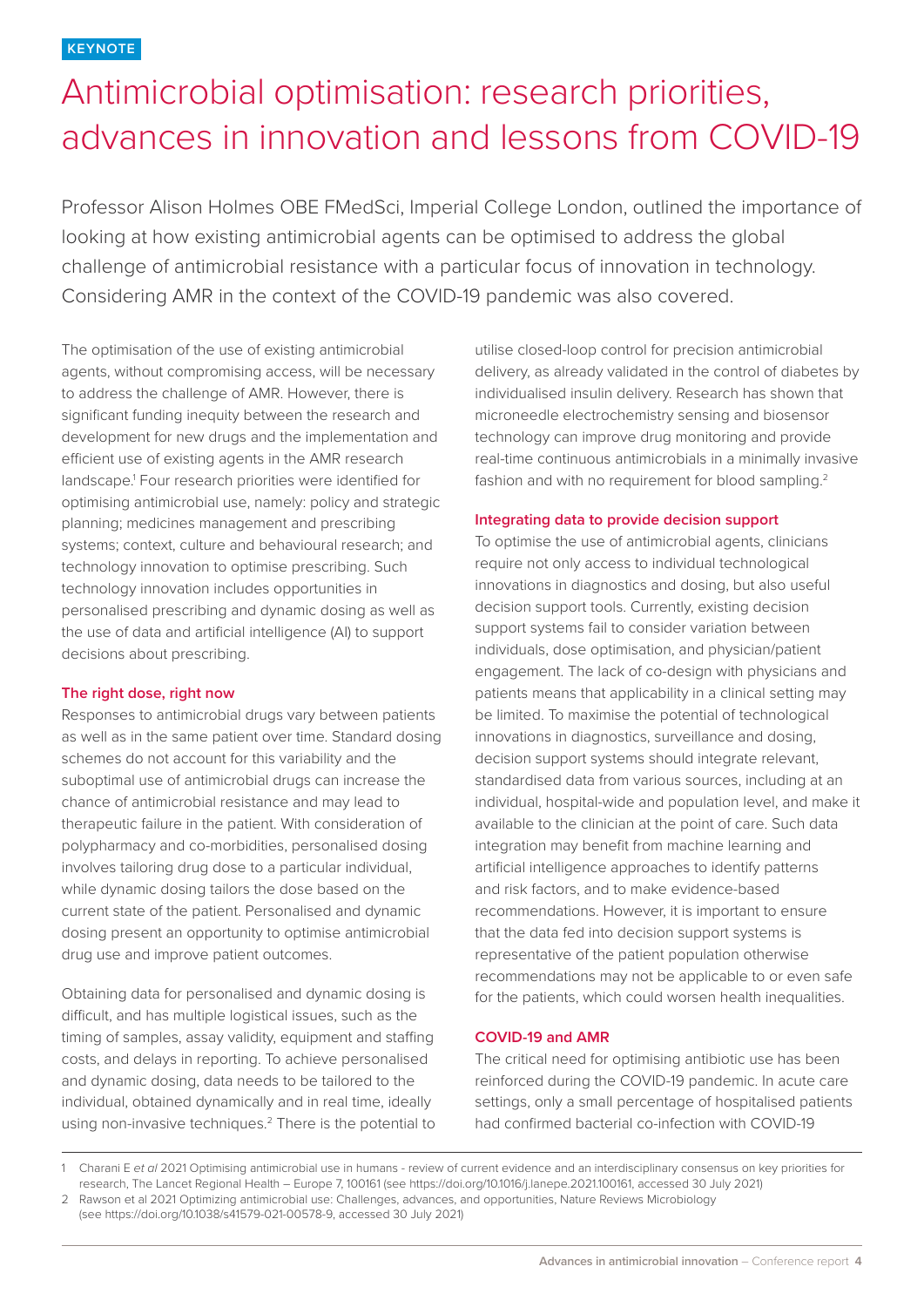(~6-8%), but 72% were on antibiotics.<sup>3</sup> The impact of this over-prescribing on antimicrobial resistance is a complex picture. When considering all inpatients in North-West London hospitals during the first COVID-19 wave, there was an increase in a variety of multi-drug-resistant organisms and blood culture contaminants,<sup>4</sup> alongside significant decreases in infection with *Enterobacterales bacteraemia, particularly E. coli.*

However, the effect of the COVID-19 pandemic on antibiotic prescribing is context-specific. While prescribing in acute care settings increased, there has been a significant reduction in community antibiotic prescription since the start of the pandemic (Figure 1).<sup>5</sup> This may in part be due to reduced transmission of infections due to COVID-19 restrictions as well as fewer people seeking out primary caregivers during lockdowns. There is a need for urgent investigation into the potential unintended consequences of reduced prescribing, such as undiagnosed and untreated infections, and the shifting patterns of community-onset infections and AMR. The differences between the acute care and community settings emphasise the need to have a whole health economy perspective when considering antimicrobial

resistance, including understanding the dynamic context and the direct and indirect impact of changing practices on the population not infected by COVID-19.2

Many developments during the pandemic may be harnessed to help tackle AMR. For example, public awareness and acceptance of diagnostic testing has increased, which could be leveraged to improve AMR diagnostics and surveillance, supporting appropriate prescribing. Furthermore, during the pandemic, the UK has seen unprecedented regulatory agility in approval and uptake of new technologies and approaches. This could set a precedent for rapid uptake of innovations in technologies, therapeutics, data linkage, diagnostics, and collaborative trials to help mitigate AMR. There is a valuable opportunity to apply lessons learned from the COVID-19 pandemic response to address the outstanding challenges facing AMR research and policy.

#### **FIGURE 1**

Data from General Practice in North-West London showed reduced antibiotic prescribing, which was maintained beyond the two COVID-19 waves.

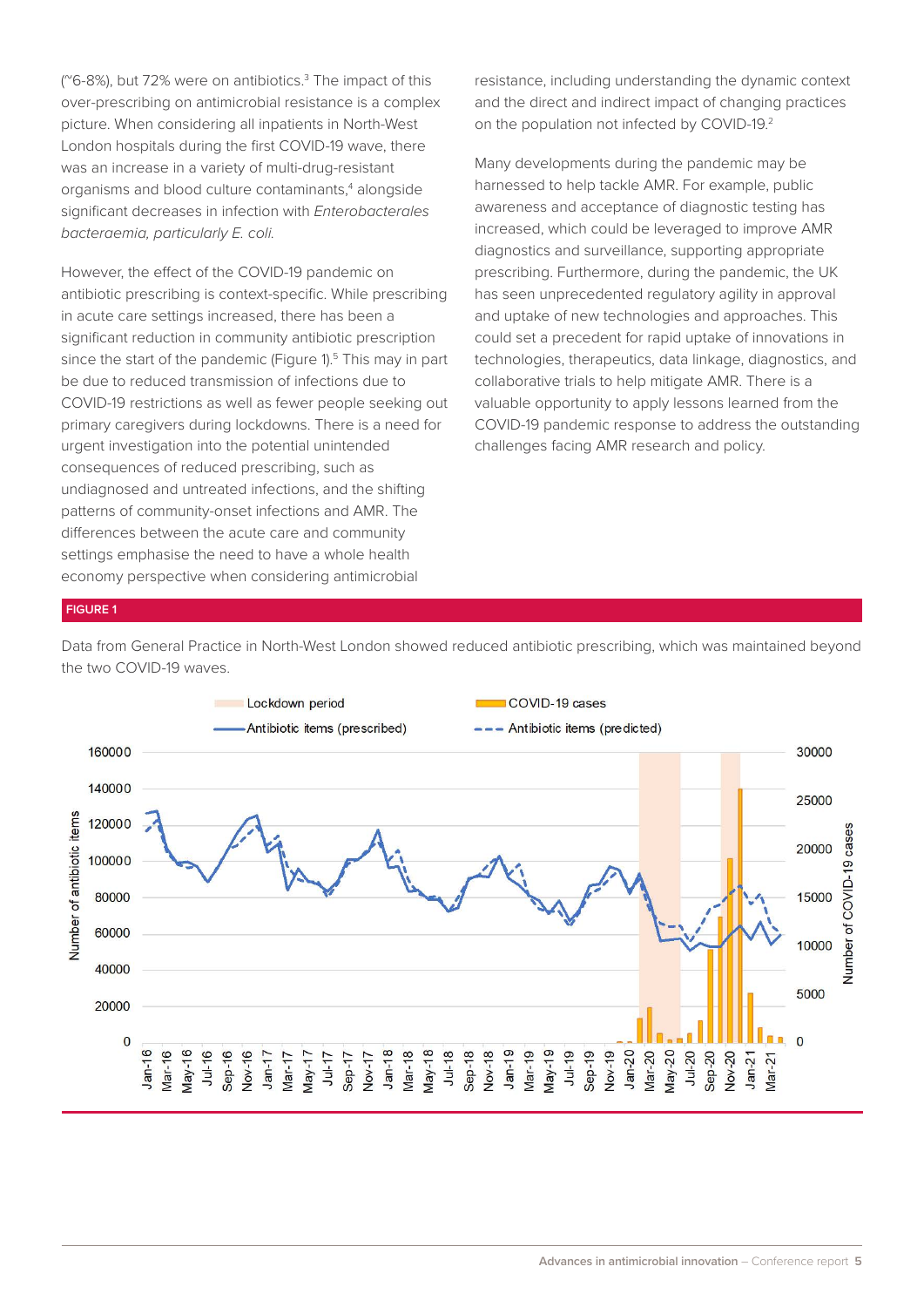# The future of AMR reimbursement: what types of products will succeed?

Dr John H. Rex, F2G Ltd, covered the issues associated with the industrial development of new antimicrobial agents, the necessity for pull incentives independent of actual antibiotic use, and the far-reaching safety net that antibiotics provide to society.

#### **Non-inferiority vs superiority design**

All clinical trials for antimicrobial agents meet one of two possible designs:

- • **Superiority studies** trying to prove the response of an investigational product is superior to a comparative agent.
- • **Non-inferiority studies** attempting to prove the response of an investigational product is not inferior to a comparative agent.

Superiority studies are generally preferred as the results are unambiguous; however, non-inferiority study design allows for new drugs to be developed before old drugs fail completely. By insisting on clinical superiority before approving new agents, progress only occurs when the pipeline becomes inadequate. Therefore, non-inferiority design acts as the future proofing tool by allowing drugs to be developed before they are needed and before AMR renders current drugs ineffective.

#### **Developing new drugs**

The standard pathway for developing new drugs involves undertaking two initial trials. Firstly, a non-inferiority study is undertaken against a good comparator drug, where both agents are predicted to be active. This is the foundation study which provides core demonstration of efficacy, as well as safety and pharmacology information. In parallel, a second trial explores the effectiveness of a novel compound against important multi-resistant pathogens. This second study is key and gives an idea about *in vitro* prediction of susceptibility compared to pathogens that are resistant to other drugs.

Narrow-spectrum antimicrobial agents target rare, multidrug resistant pathogens. The challenges of developing narrow-spectrum agents include problems surrounding the price, speed, regulatory hurdles, and the strength of the evidence provided from trials. Diagnostics are critical for the effective use of narrow-spectrum agents; however, practical issues including screening for rare pathogens and making tests continuously available, mean the implementation of diagnostic testing is as important as the existence of a validated test for a particular pathogen.

#### **Agents that augment**

Using a drug that improves the benefit to patients, when used alongside an active companion drug is an exciting concept. However, the combination must be proven to be better than the current standard of care (SOC), which is problematic because of the lack of room for improvement with the existing SOC for bacterial infections – an antibiotic either works completely or only partially and resistance emerges. Considering different endpoints may be one approach, such as the benefit of a novel agent for wider society – i.e. in preventing the emergence of resistance – but this is problematic as current metrics focus on benefits to an individual and not society. Finally, this is not solely a regulatory problem, regulatory agencies are simply the first to draw out the issues such as cost and feasibility, with further problems developing downstream.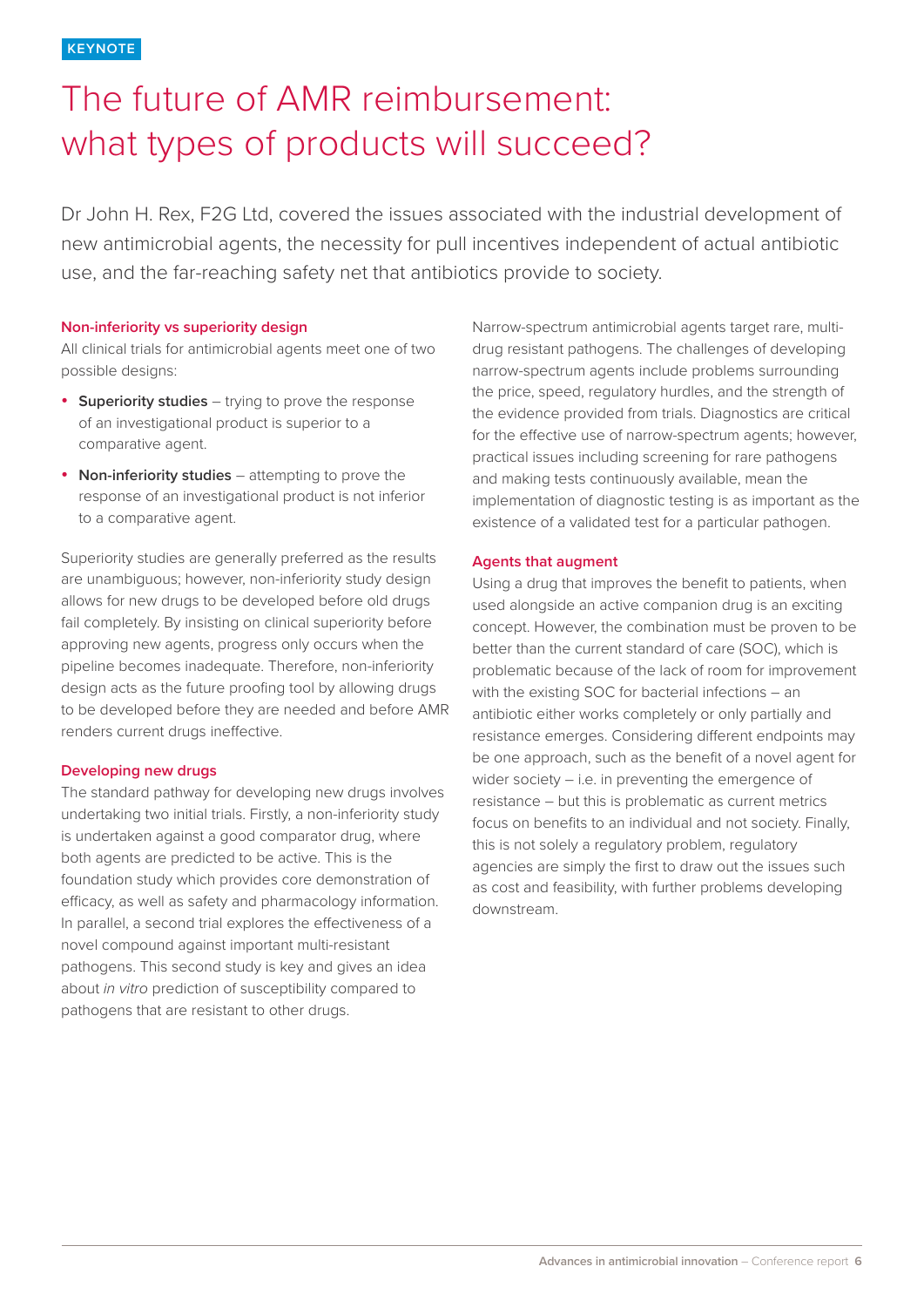#### **Antibiotics are the fire extinguishers of medicine**

Whilst antibiotics are not in continual use to prevent disease, they are present in the background in case of disaster. This is much the same as fire extinguishers, which are used to prevent devastating fire outbreaks. By preventing the outbreak of disease and fire respectively, antibiotics and fire extinguishers provide a safety net for civilisation. It can be difficult to conceptualise the preventative value of antibiotics to society to justify their value even when they are not in use however, using COVID-19 as an example, if a molecule had been developed prior to the pandemic and was able to contain the outbreak, the value to the global community would have been enormous, much like the value of the antibiotic safety net.

The total cost of developing an antibiotic with ten years on the market is estimated to be \$1.7 billion<sup>2,3</sup>. Currently, there is no way of obtaining usage-based income to recover the costs of drug development, with new antibiotics often generating less than \$25 million/year in sales. As the monetary reward is so low, there is little incentive to develop new antibiotics. Bringing new agents to market requires push incentives, such as grants, and pull incentives which are awarded upon successful approval, independent of actual use. There are now multiple global calls for pull incentives<sup>4</sup> with the United Kingdom responding with a subscription model pilot and United States introducing the PASTEUR Act.

There needs to be a continued mental shift towards the recognition of the societal benefit of providing pull incentives that are independent of use, therefore encouraging small companies to commence clinical trials and develop new, effective antibiotics.

 "Antibiotics are the fire extinguishers of medicine, and like other infrastructure, we must buy them in advance."

Dr John H. Rex, F2G Ltd.

2 Wouters J et al 2020 AMR.Solutions: Melinta, Part 2 / Bankruptcy Is Not The End / Post-Approval Costs For An Antibiotic, JAMA 323, 844 – 53 (see https://amr.solutions/2020/01/07/melinta-part-2-bankruptcy-is-not-the-end-post-approval-costs-for-an-antibiotic/, accessed 31 August 2021)

3 AMR.Solutions: Mandatory Reading: Alan Carr's Jan 2020 Antibacterial And Antifungal Market Review (see https://amr.solutions/2020/01/28/ mandatory-reading-alan-carrs-jan-2020-antibacterial-and-antifungal-market-review/, accessed 31 August 2021)

4 US: PACCARB (https://www.hhs.gov/sites/default/files/paccarb-final-incentives-report-sept-2017.pdf) and PASTEUR Act (https://www.congress.gov/ bill/116th-congress/senate-bill/4760/text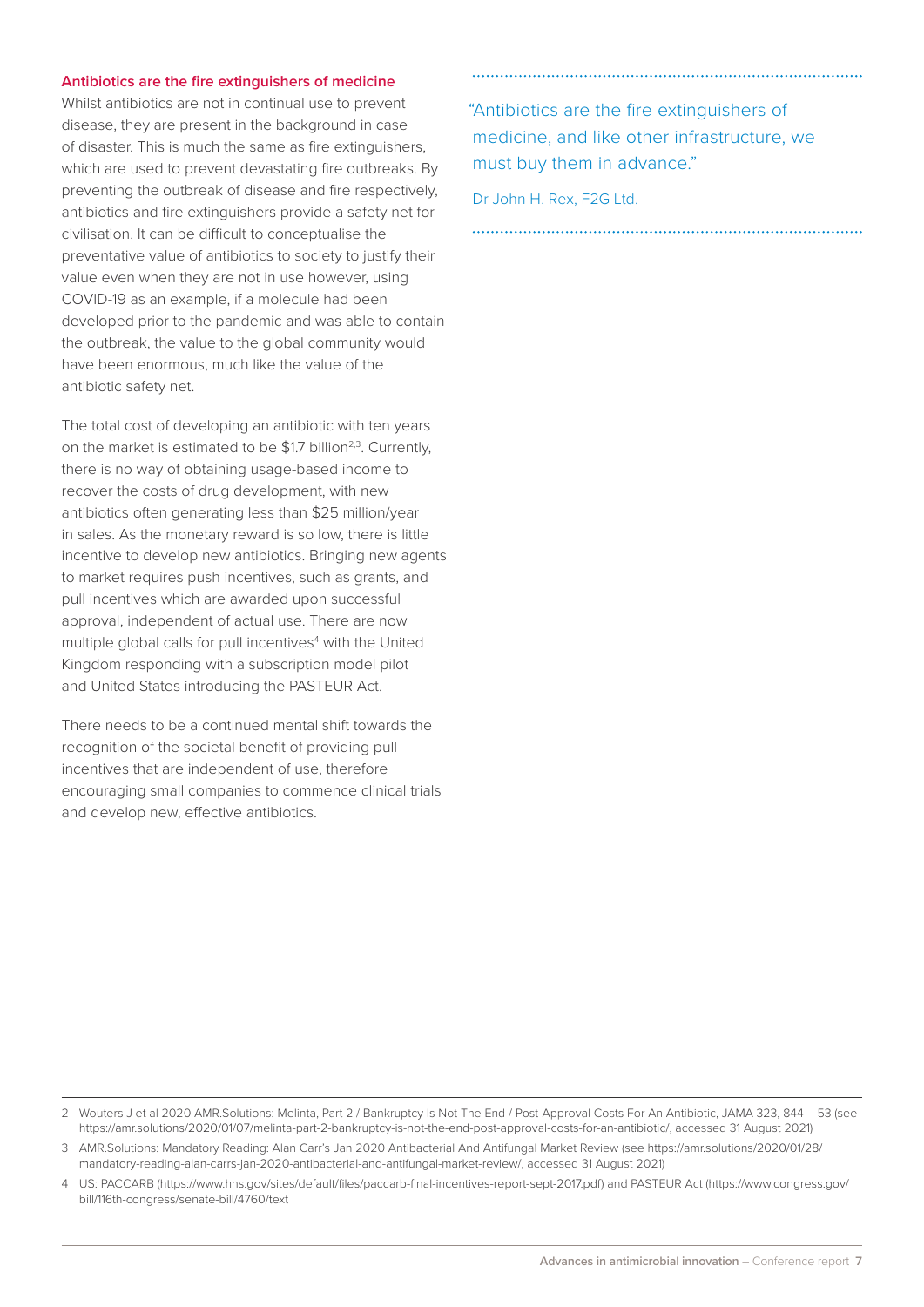**Session 1**  Novel research and approaches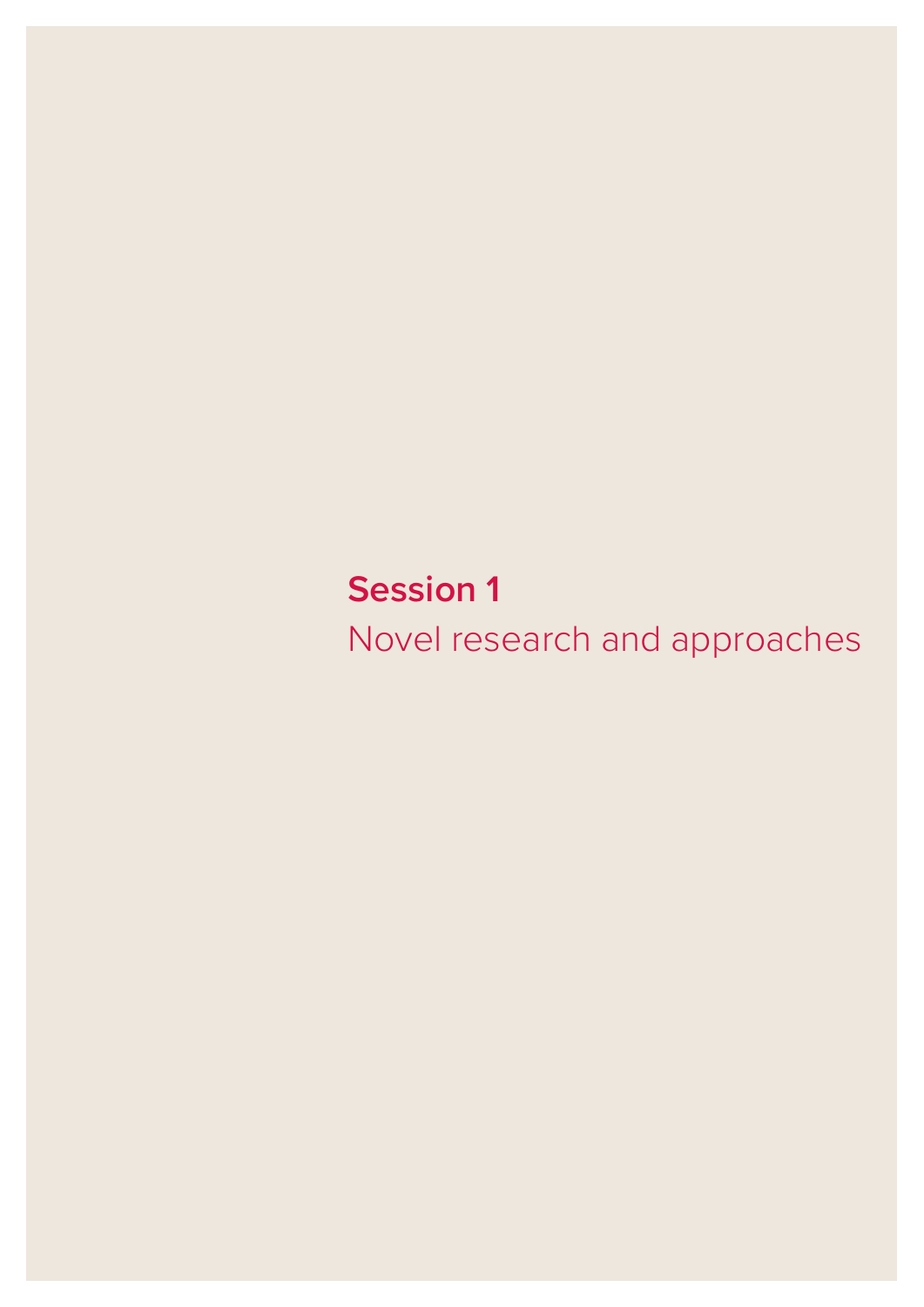# The demise and rise of phages as therapeutic antibacterial agents

Dr Heather Fairhead, Phico Therapeutics, discussed how engineered bacteriophages (phages) are leading the way in exemplifying phage therapeutics in rigorous clinical trials, and how phage technology is providing an alternative paradigm for treating resistant infections.

Bacteriophages are viruses that infect and replicate inside bacteria, and therefore they have the potential to treat bacterial diseases. A cocktail of wildtype phages are often used to treat infections due to each phage's narrow specificity. More recently, phage lysins – biological agents that cause bacteria to burst – are presenting new therapeutic options, with the potential for engineered phages that can act as delivery vehicles for antibacterial agents.

### **SASPject bacteriophage technology**

Phico Therapeutics has developed SASPject bacteriophage technology to combat growing antibiotic resistance. SASPject are engineered by inserting the SASP (small-acid soluble spore protein) gene into the bacteriophage DNA. The engineered phages detect and bind to harmful bacteria in the body, injecting the target bacteria with phage DNA and the SASP gene. The SASP gene then instructs the bacteria to produce SASP proteins, which then bind to bacterial DNA, contorting and irreversibly damaging the DNA. Bacterial death occurs independent of any mutations in the DNA, so there is very little chance of resistance developing.

By modifying bacteriophage host receptor binding domains, which allow the phage to recognise a bacterium of interest and increasing the host range, cocktails of bacteriophages can be avoided, and the phage can be tailored to target specific bacteria. In time, phages with different host receptor binding can hopefully be combined to tackle co-infections.

Phico Therapeutics is currently focusing on serious infections with few existing treatment options, including *Pseudomonas aeruginosa,* which has up to a 50% mortality rate. SASPject has been rapidly active (Figure 2) against 90% of geographically diverse *P. aeruginosa* strains, with 53% of those strains being multi-drug resistant. Additionally, there is no geographical area where *P. aeruginosa* is not being targeted effectively, which allow the phage to recognise a bacterium of interest giving confidence that a particular resistance profile is not likely to expand.

#### **An alternative to antibiotics**

Phages present an alternative and biological means of killing bacteria that is targeted, and precision engineering is enabling the use of phages to become more commercially viable. Multiple robust clinical trials are now urgently needed to help realise the full potential of phage therapeutics. Engineered phages offer the opportunity to improve on the best wildtype phage that nature can offer, and engineered phage technologies are leading the way in establishing the clinical credentials of phage therapy.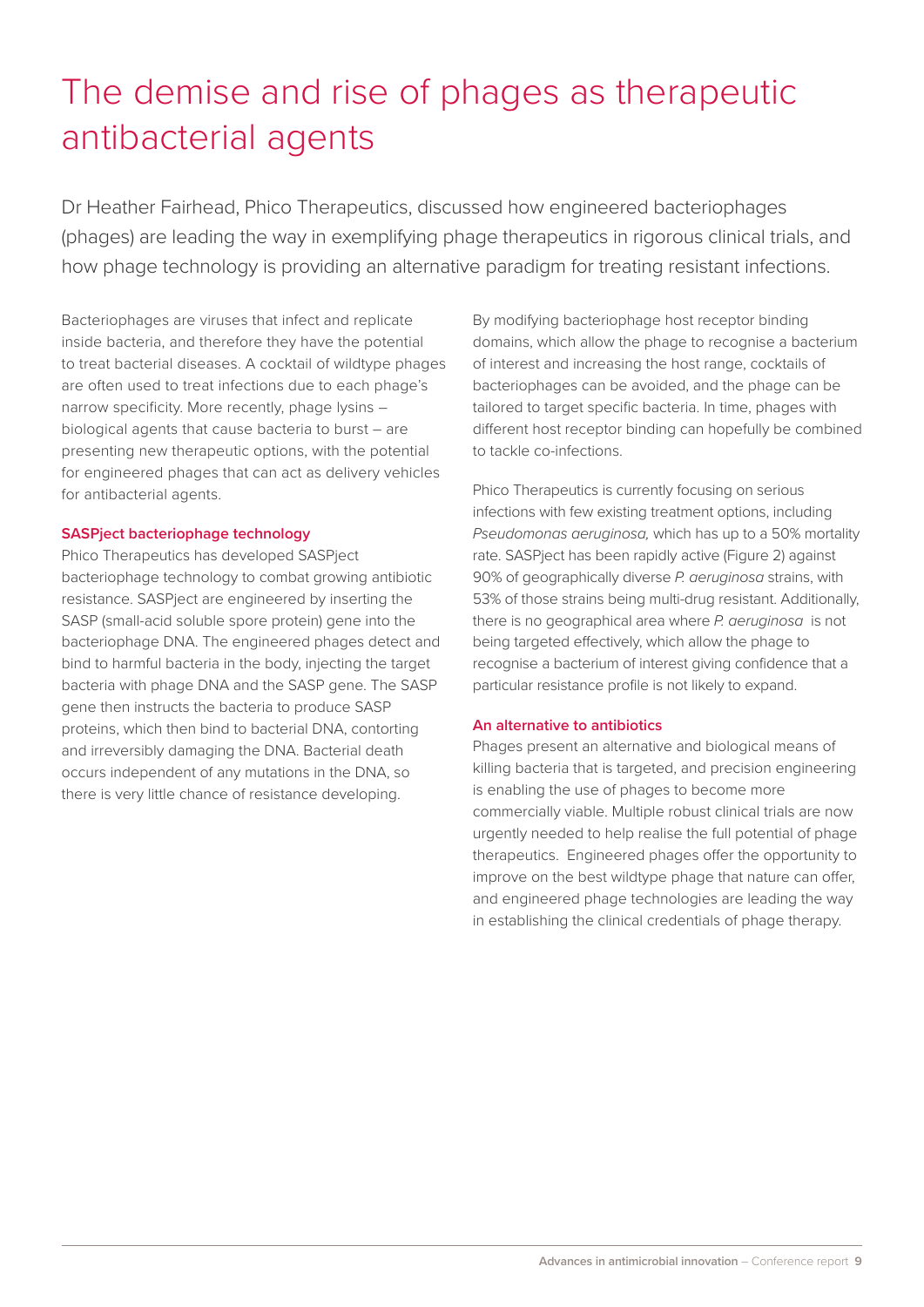## **FIGURE 2**

An in vitro kill curve showing the rapid nature of SASPject technology when treating P. aeruginosa. Similar results are observed with other targeted bacteria, including Staphylococcus aureus.

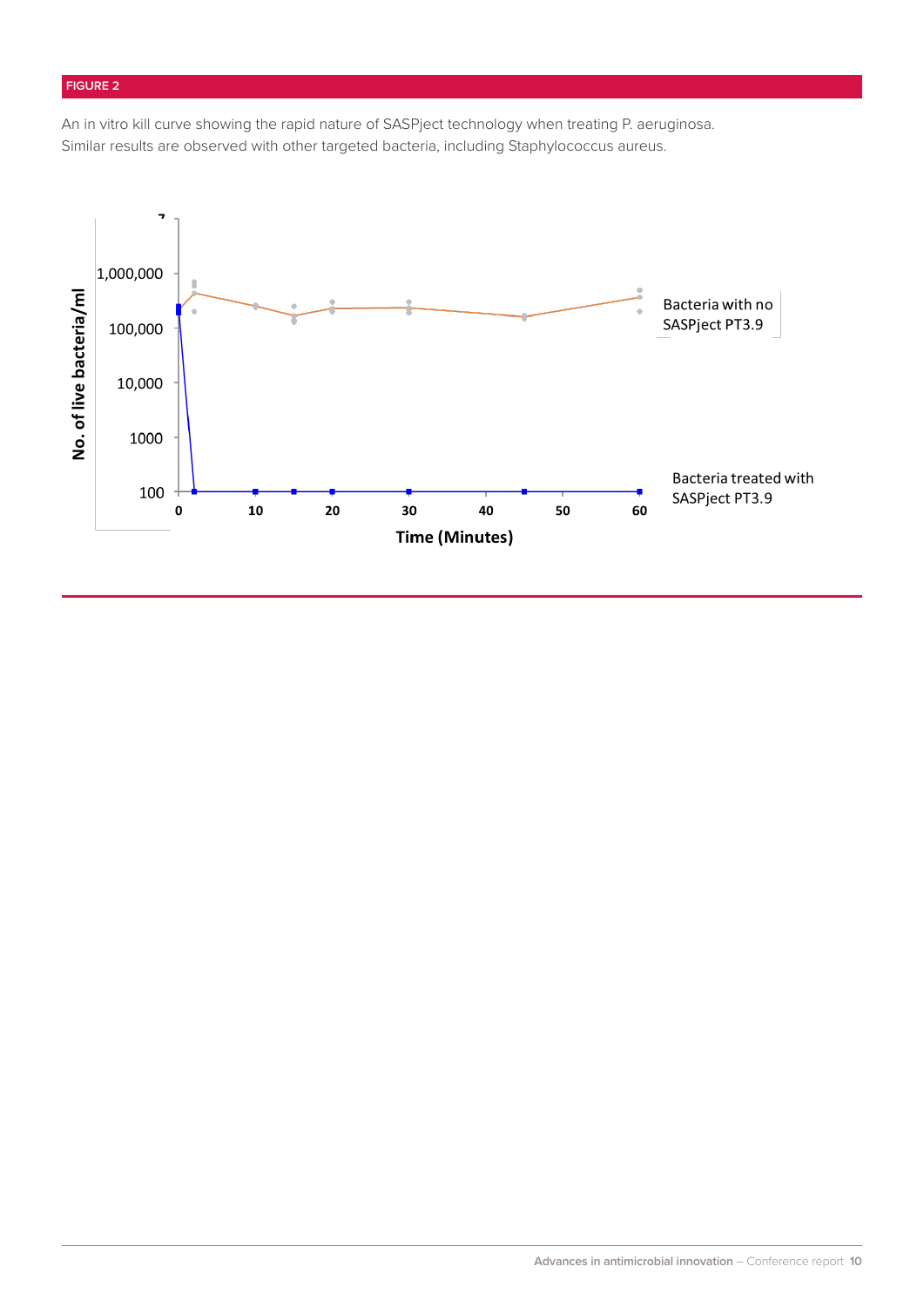# Mining biosynthetic pathways for new antibiotics

Professor Gerard Wright, McMaster University, introduced the antibiotic discovery void, as well as using examples to illustrate phylogeny and genome mining as methods for discovering antibiotics.

There has been an antibiotic discovery void since the 1980s and the era of target-based drug discovery and combination chemical libraries. Most useful antibiotics are natural products rather than synthetic molecules, having been tailormade during hundreds of millions of years of evolution. Since the golden era of antibiotic discovery, it has been increasingly difficult to find new antibiotics with desirable characteristics. However, it could be time to revisit the discovery of natural antibiotics using genomic and synthetic biology.

#### **Using phylogeny to find antibiotics**

The genetic information required to make antibiotics is almost always found in the region of bacterial DNA identified as biosynthetic gene clusters (BGCs). Within the cluster there are several essential genes, including resistance genes, enabling the bacteria to protect itself against antibiotics. The resistance gene within the BGC can then be used to find antibiotics with new modes of action.

Professor Wright's laboratory collected BGCs to build phylogenies which in turn could be used to identify divergent clades – groups of organisms with a common evolutionary ancestor – and resistance genes. Certain

phylogenetic branches were associated with known resistance mechanisms which were found to be active against common glycopeptide antibiotics such as vancomycin. Branches with unknown resistance mechanisms were then investigated, and a novel antibiotic, corbomycin was identified, in addition to the previously discovered antibiotic, complestatin. When used separately to treat gram-positive *bacillus subtilis,* both were found to contort bacteria, which resulted in inhibition of bacterial cell division, suggestive of a new mode of action.

#### **ClpP as an antibiotic target**

Unpublished data is looking at ClpP, or ATP-dependent Clp protease proteolytic subunit, as a possible antibiotic target due to their presence in BGCs and its potential to be a resistance mechanism. Target-directed genome mining was used to identify a family of ClpP-associated BGCs, *Streptomyces cattleya's* BGC was utilised to produce a molecule which inactivated ClpP (Figure 3). This candidate molecule was then synthesised and found to be carbonate-like, with ClpP crystal structures showing all seven monomers within the heptamer were in an inactive state, demonstrating complete ClpP inactivation by the identified molecule.

#### **FIGURE 3**

The graph on the left shows an enzyme assay where the candidate molecule being produced inhibits ClpP completely. The mass spectrum on the right shows the molecule is increasing the mass of ClpP, suggesting inhibition results in covalent modification of ClpP.

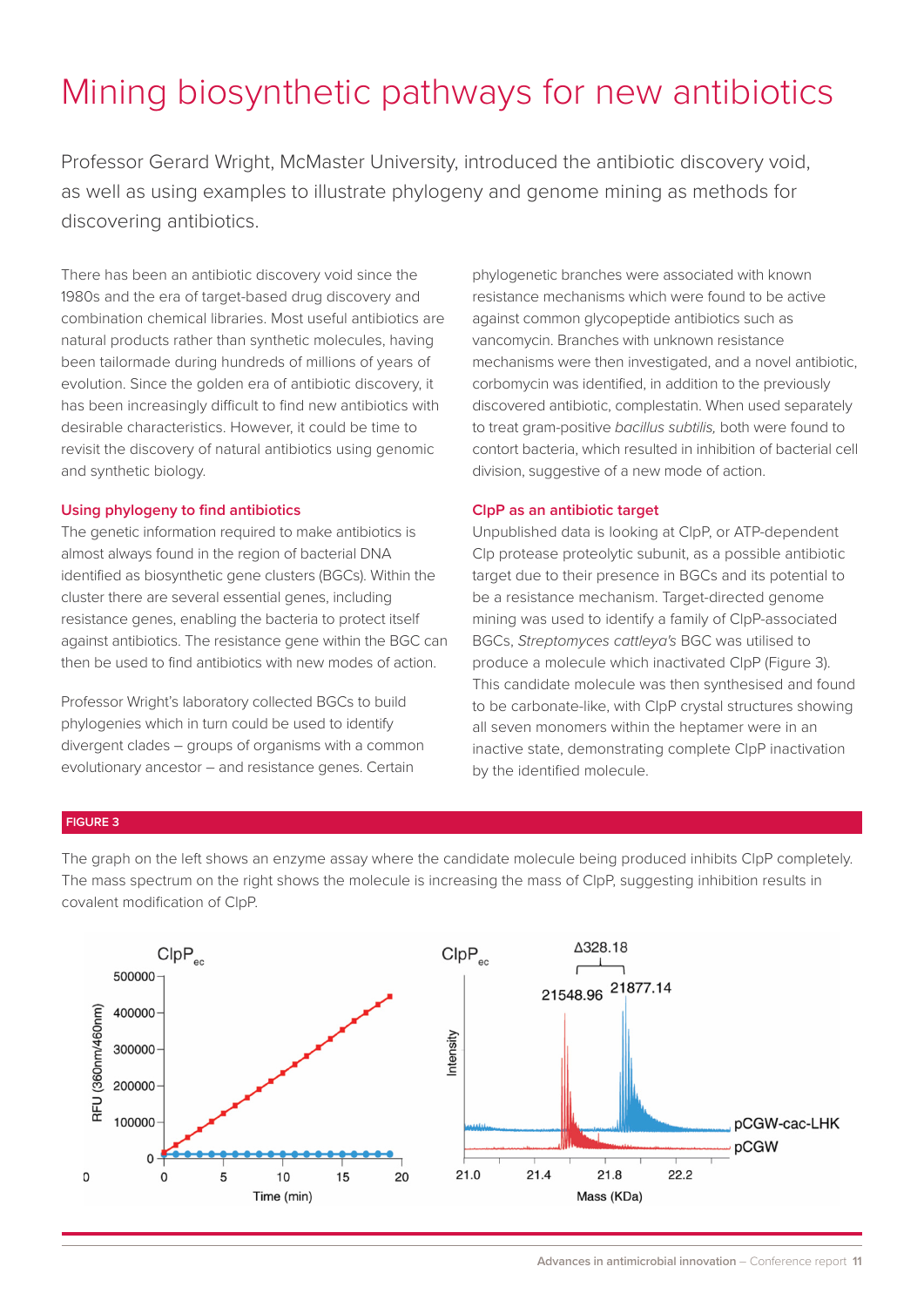#### **Biosynthetic mining and the future**

The above are just two examples of using genome mining and phylogeny to identify new molecules, indicating there is an abundance of chemical diversity yet to mine. This is an exciting time to look for new molecules using new strategies which will hopefully reboot the scientific strategies for discovering antibiotics.

 "It is now possible to use phylogeny and genome mining to find novel, interesting antibiotics with new modes of action

Professor Gerard Wright, McMaster University"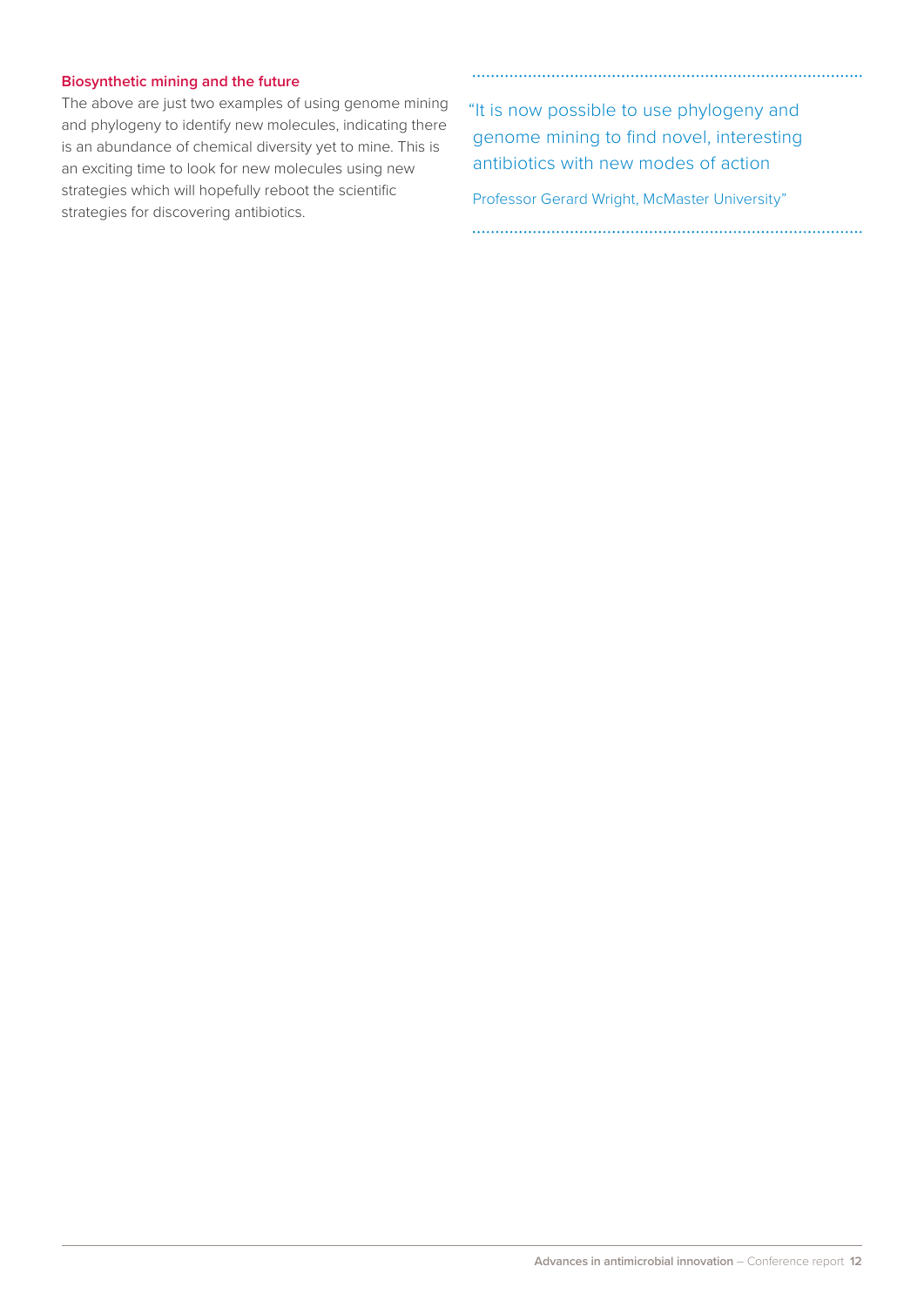# How can novel clinical trial designs address challenges in evaluating antimicrobials for multi-drug resistant organisms?

Professor Sarah Walker FMedSci, University College London, covered how clinical trials can be re-designed to specifically address challenges in evaluating antimicrobials for drug resistant organisms.

Multi-drug resistant bacterial infections result in high morbidity and raise a lot of questions including what drugs should be used and in what combination. Randomised trials provide the most robust evidence because they control for known and unknown confounders. However, it is argued randomised trials are not being undertaken in multi-drug resistant bacterial infections in either regulatory or academic settings, and therefore much evidence comes from observational studies which raised questions regarding control of confounding.

#### **Trials in multi-drug resistant bacterial infections**

The CARE trial tested plazomicin primarily in bloodstream infections and pneumonia. It screened 2,000 patients over two years and randomly assigned only 39 (2%) patients to plazomicin versus the comparator, colistin. A parallel study of plazomicin versus meropenem for complicated urinary tract infection (cUTI) screened 640 adults over nine months and randomised 609 (95%) patients but had very low mortality overall (0.2%). This raises the question whether it is acceptable to extrapolate from cUTI to all serious infections, as regulators including the FDA have done.

In another trial, 802 adults were screened over three years with 406 (51%) patients randomly assigned to colistin monotherapy or colistin plus meropenem5. The conclusion of the trial found there was no significant difference between colistin monotherapy and combination therapy, even though clinical failures by 14 days were numerically lower in the combination group, and failure rates were 79% with monotherapy and 73% with combination therapy. This would suggest a potential option could have been rejected simply because the trial turned out to be underpowered (targeted a 15% risk reduction), highlighting yet another problem in current clinical trial design.

### **The problem with standard of care (SOC)**

SOC implies using one regimen as a standard for all, simultaneously maximising good outcomes and minimising bad outcomes. This is problematic as resistance genes are generally carried on variably present genetic mobile elements<sup>6</sup>, meaning there is not a consistent pattern of cross-class resistance. Additionally, many antimicrobials have important contraindications, meaning a "one treatment fits all" SOC approach is simply not appropriate in many settings. We therefore need to extend past a single SOC which currently encourages resistance, and instead focus on driving diversity in antimicrobial therapeutics to fight against AMR.

<sup>5</sup> Paul M et al 2018 Colistin alone versus colistin plus meropenem for treatment of severe infections caused by carbapenem-resistant Gram-negative bacteria: an open-label, randomised controlled trial, The Lancet Infectious Diseases 18, 391 – 400 (see https://doi.org/10.1016/S1473-3099(18)30099- 9, accessed 30 July 2021)

<sup>6</sup> Genetic mobile elements are genetic material that can move within a genome, or that can be transferred from one species or replicon to another.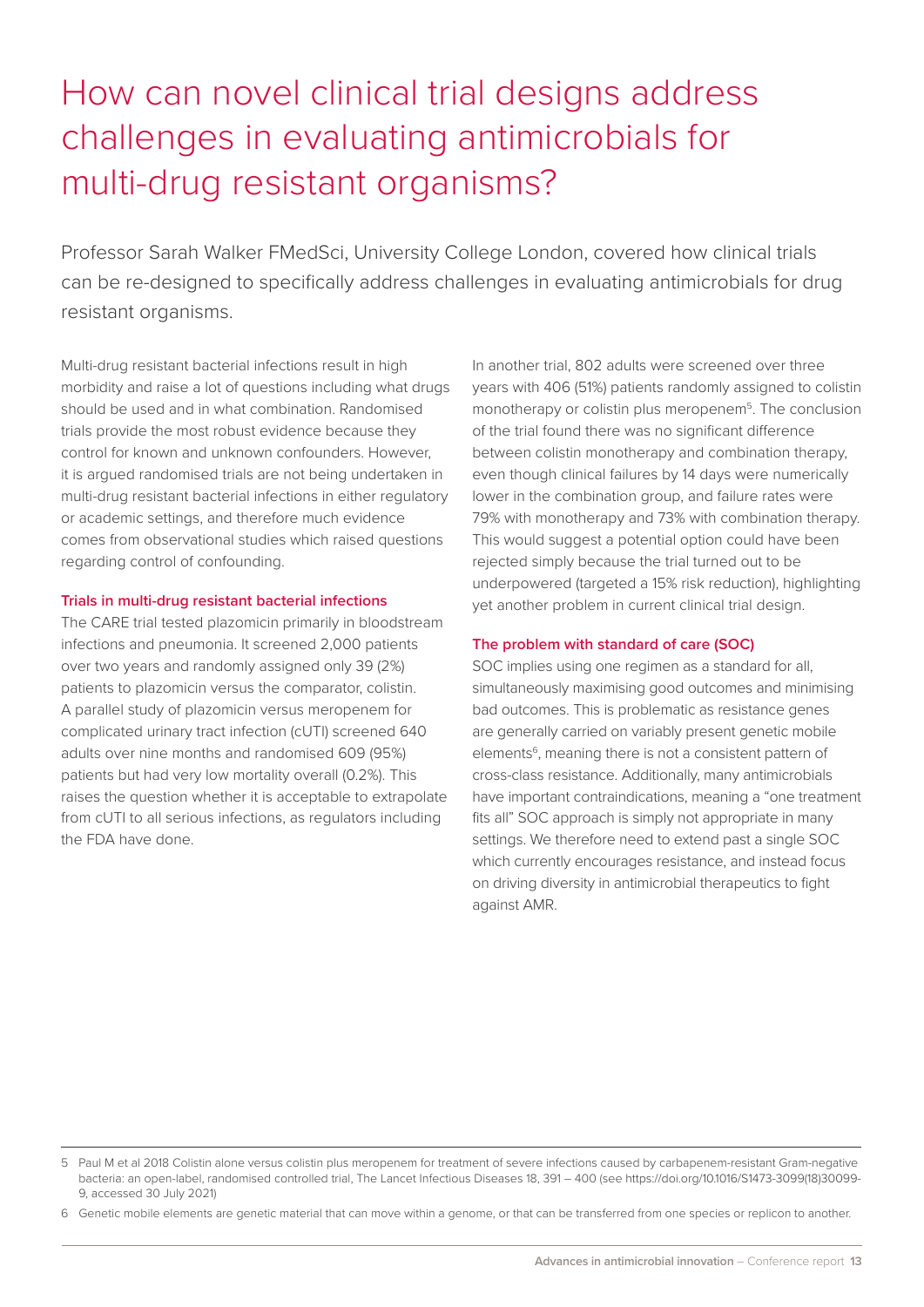#### **PRACTical designs**

The Personalised randomised controlled trial design (PRACTical) differs from a traditional platform design as it does not incorporate SOC, with each patient randomised between a subset of regimens that differs from patient to patient. PRACTical design focuses on identifying which treatment will provide the greatest probability of success, whilst avoiding the worst regimen, that is essential in the world where antimicrobial diversity is important (Figure 4). This reflects the clinical compromises that clinicians make continuously eg balancing personalised decisions for each individual patient with efficacy, toxicity, resistance, availability, and cost. Utilising PRACTical designs enables quantification of these trade-offs, avoiding the worst possible treatments for patients.

 "The current single comparative trials are not designed to identify what the best regimens out of the available options are, and I would argue this is simply because standard of care does not exist for antimicrobial treatment."

Professor Sarah Walker FMedSci, University College London

### **FIGURE 4**

PRACTical aims to avoid the worst possible treatment for patients in terms of cost and mortality, compared to the SOC approach which focuses on finding the best approach on average across all patients.

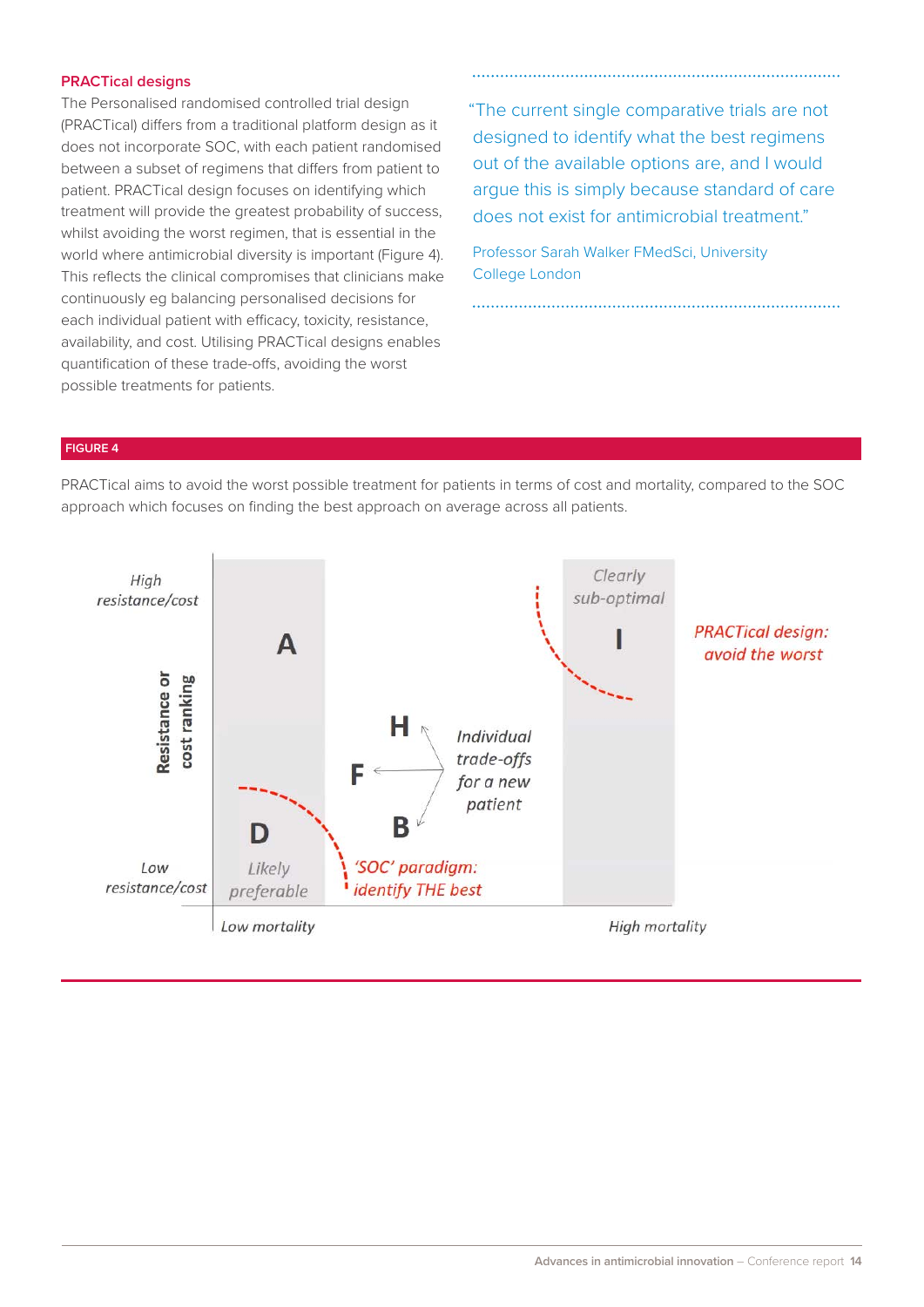# Innovation in Point of Care Diagnostics

Dr Tina Joshi, University of Plymouth focused on AMR, links to climate change and the importance of encouraging and investing in new, feasible, long term approaches to tackle AMR.

Innovation is about introducing novel developments, not reapplying old methods, and ensuring novel ways of thinking to generate a wide range of new solutions. Antimicrobial therapeutic use tends to result in resistance, and therefore solutions to AMR need to be long term as well as ensuring antimicrobial prescribing is rationalised. There have been minimal improvements in some areas of AMR with detection lagging behind discovery, and therefore innovation of diagnostics is urgently required to help beat AMR.

#### **Antimicrobial resistance and climate change**

AMR is just as much of a threat to the human species as climate change. As temperatures increase, the ability for certain diseases to transmit and proliferate increases, which is closely linked to use of diagnostics, and to transmission in low to middle income countries (LMICs). Diagnostics must be implemented in LMICs - not just in high income countries such as the UK - if we want to stop the spread of prolific diseases such as tuberculosis and malaria. When looking at AMR and climate change together, it presents a greater challenge where multifaceted solutions are required, especially as the population increases and so does the ability for AMR genes to spread.

### **Rapid diagnostics**

Rapid diagnostics enable healthcare staff to tailor appropriate antimicrobial treatment regimens. Diagnostics are also required to reduce the incidence of transmission, allow scientists time to discover new antibiotics, and help rationalise antimicrobial use; however, no rapid diagnostic has yet gone to market with the aim of rationalising antibiotic use at the point of care (POC).

Rapid diagnostics is often a blanket term; however, niches of rapid *in vitro* diagnostics exist, including:

- • **Hospital bench-top diagnostics** Often cartridge based and employed in hospital laboratories, providing results within 20 to 90 minutes which leaves some way to go before being considered truly "rapid" and meet the target of 10 minutes.
- • **POC diagnostics** available in general practice surgeries as non-specific biomarker targets, raising the question: are they are specific enough for AMR detection?
- • **Handheld technologies** currently in development as a molecular test which meet the POC niche and considers the end user.

#### **Innovation in POC Diagnostics**

Molecular POC diagnostics, incorporating DNA/RNA extraction coupled with biosensor technology are currently the focus of development. There is an unmet need in diagnostic technology, where easy-to-use devices with minimal training are required, whilst ensuring diagnostics are truly rapid with sample to result in 10 minutes. Innovation is now required to meet the end goal of producing a sensitive, integrated, molecular and portable POC diagnostic, whilst overcoming the barriers of translating diagnostics to the market.

"When developing an innovative diagnostic solution for AMR, cross-disciplinary research is essential to providing feasible and tangible solutions."

Dr Tina Joshi, University of Plymouth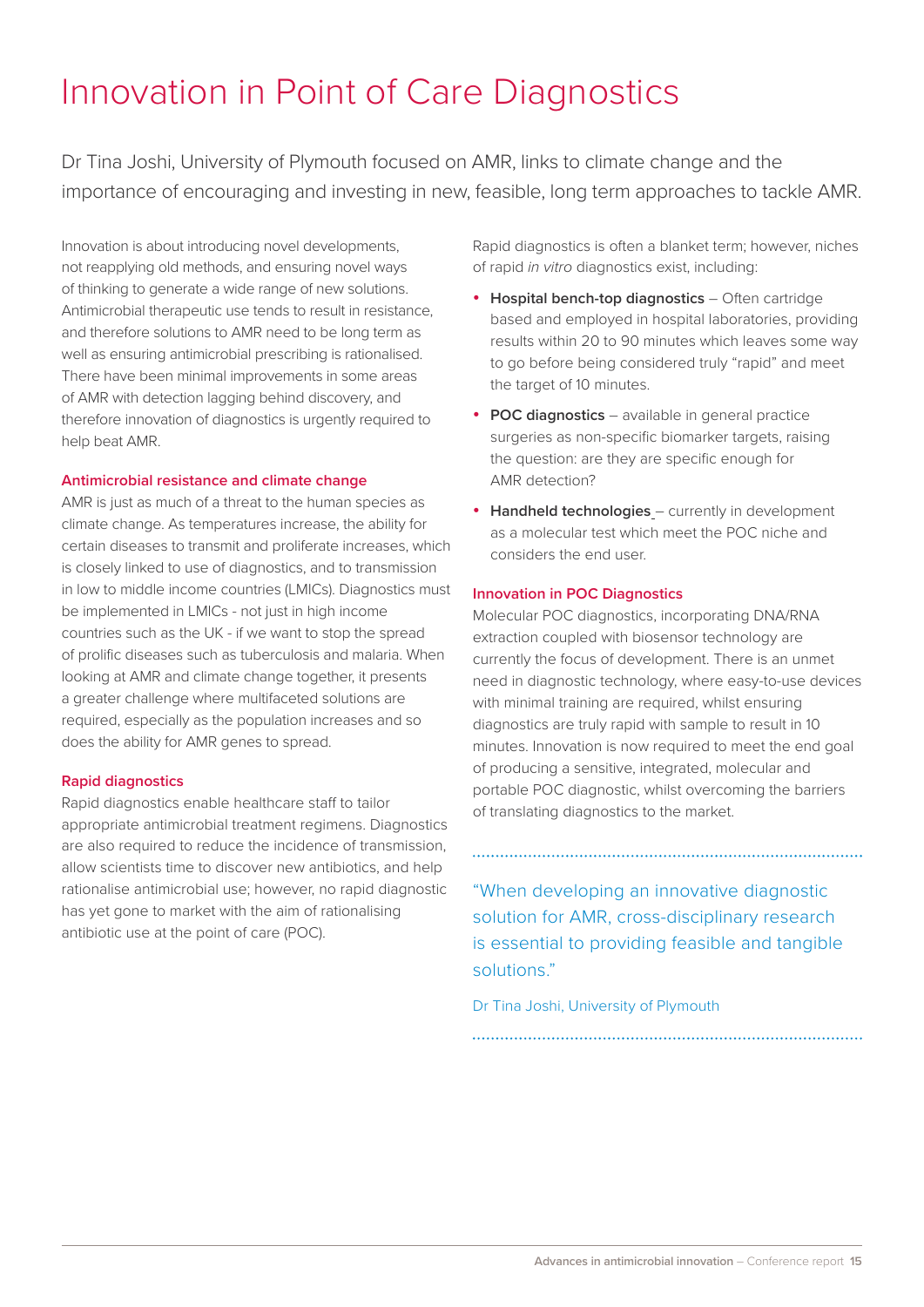# Antimicrobial resistance: developing and testing innovative models for the evaluation and purchase of antimicrobials

Professor Colm Leonard, NICE, and David Glover, NHS England, covered the selection process, evaluation framework and payment model for a novel, innovative payment model for antimicrobials.

NICE and the NHS are testing an innovative payment model that reimburses companies for antimicrobials based primarily on their value to the NHS as opposed to volumes used. To succeed, there needs to be an agreed health technology valuation framework and complete value assessment of the products, as well as an agreed payment framework leading to successful negotiation of payments. Pull incentives such as this novel subscription model being tested in the UK are required to stimulate companies to increase investment. Findings from the project will be used to inform the future policy for evaluating and purchasing antimicrobials in the NHS.

#### **Selection process**

The subscription model is being applied to two antimicrobial products - cefiderocol (Fetcroja), and ceftazidime with avibactam. The selection process involves a formal procurement tender with a contract for the supply of antimicrobials. Development involved engagement with industry and international stakeholders, with the payment model largely based upon output from an industry-government joint working group. The criteria for selection were as follows: ensuring the company is legitimate, able to continue operation, and able to fulfill selection requirements; and evaluation of clinical benefit including consideration for the unmet need, degree of novelty and cost of the product.

#### **Evaluation framework**

The evaluation framework is very different to normal NICE technology appraisal, with the appraisal aiming to capture additional attributes of value, including spectrum, transmission and enablement, not just the direct health effects to patients. When finishing the project, there needs to be more than just a framework for looking at antibiotics differently to other pharmaceuticals, with the requirement for valuation principles to be shared and incorporation of de-linked payments.

There are difficulties modelling antibiotics and clinical trials, including the variability of standard care and the presence of an uncertain evidence base. As a result, a pragmatic approach in the evaluation is being undertaken, defining high-value clinical scenarios where the product has the greatest potential for addressing unmet clinical need or beneficially impacting public health.

#### **Payment model**

The principle of the model is that companies are paid for antimicrobials based on the estimated value of benefits to patients and the NHS rather than payments based on volumes used. Annual payment removes the link between usage and payment, with contracts being set up for agreed volumes of product with specified delivery dates. This should give some predictability to companies, which in the long term should encourage more research and development in the antimicrobial therapeutic space.

 "We are not just looking at the direct health benefit to patients, we are also trying to identify additional attributes of value such as spectrum, transmission, enablement, diversity and insurance value."

Professor Colm Leonard, NICE

 "We hope this novel contract will provide the foundations for routine supply of antimicrobials in the NHS."

David Glover, NHS England

**Advances in antimicrobial innovation** – Conference report **16**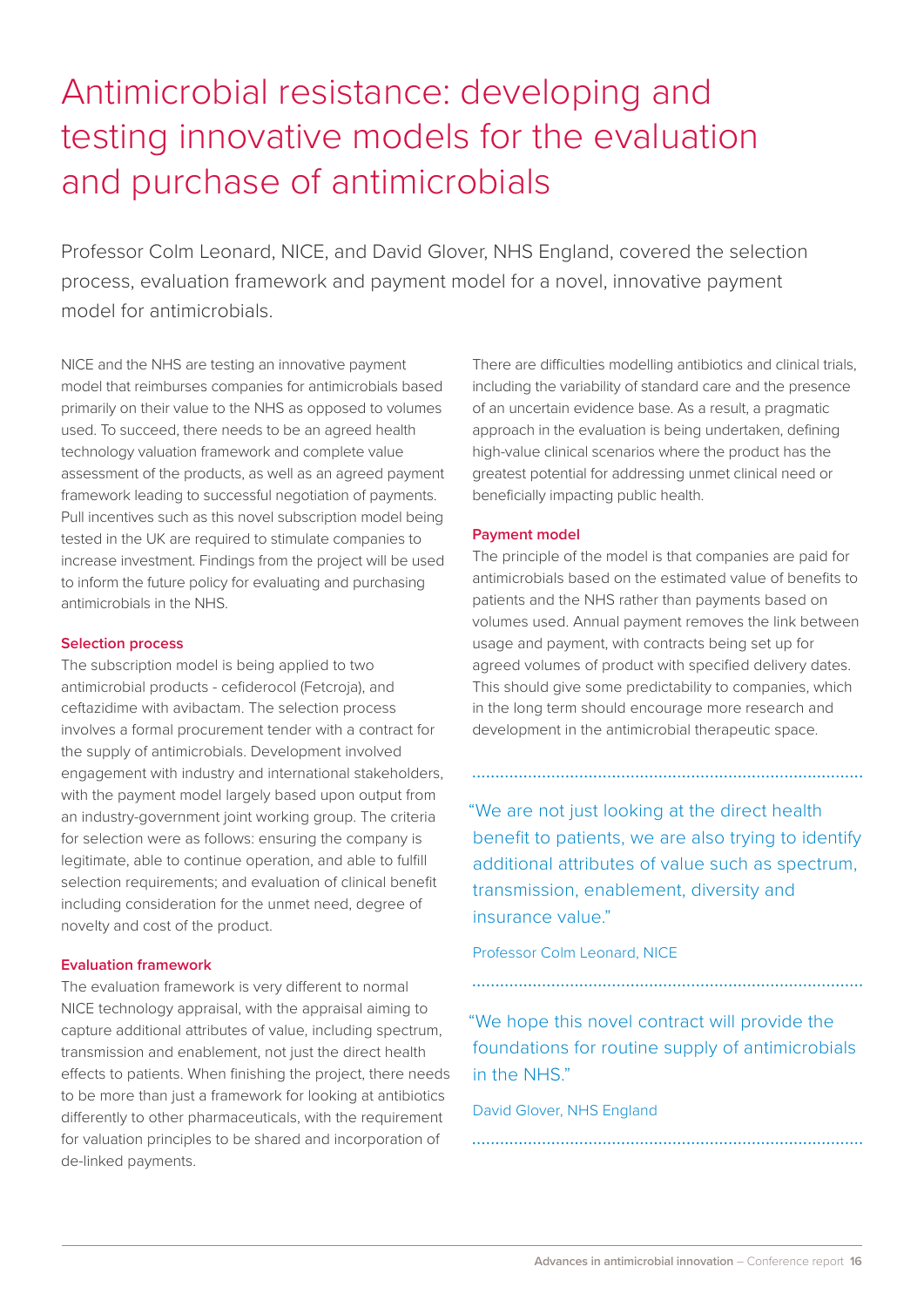# **Session 2**

Panel discussion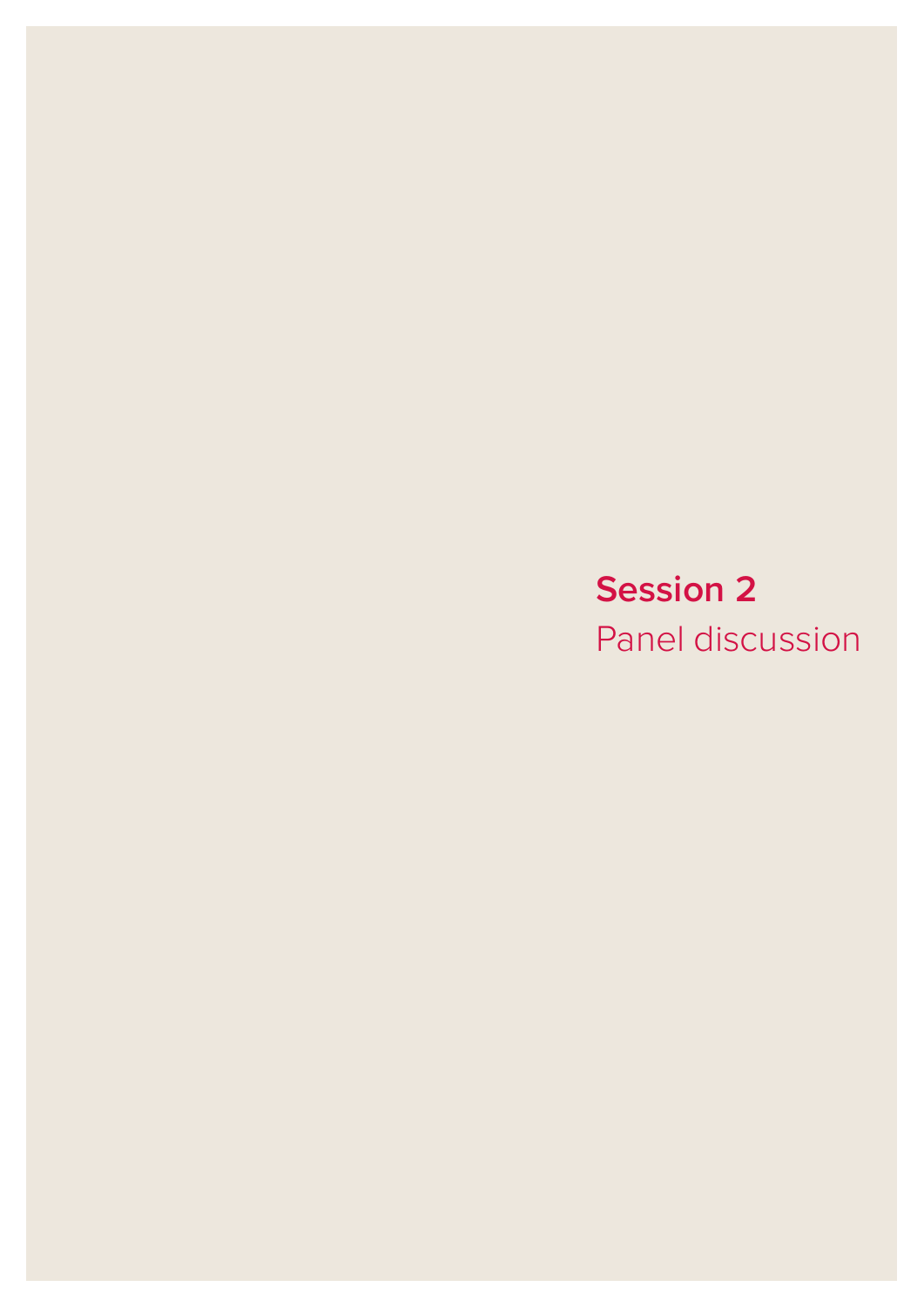# Challenges of prescribing, diagnostics, antibiotic education, investment and building a business model for new antibiotics

This panel discussion, chaired by Dr Flic Gabbay, tranScrip Partners, comprised Dr Erin Duffy, CARB-X; Dr Adam Zerda, Becton, Dickinson and Company; Professor Angharad Davies, Swansea University Medical School; and Dr Michael Gutch, Entasis Therapeutics. The panellists commenced by introducing their specialisms and providing key points for discussion, including issues associated with prescribing and diagnostics, as well as ways to improve investment opportunities and business models for new antibiotics. Antibiotic education was also touched upon.

### **Prescribing practices**

- Decisions about prescribing antibiotics are complex, in part due to the large number of antibiotic agents available in addition to the complexities imposed by rising antimicrobial resistance.
- Antibiotics are unique agents among drugs because the prescriber not only has to weigh up the potential benefits and harms to the individual patient, but they must also consider the impact on the community and future patients.
- Clinicians tend to focus on individual care rather than broader public health considerations, with some studies showing individual risk being prioritised over population risk.
- Clinicians may be understandably hesitant to 'not prescribe' in case a bacterial infection is later confirmed, at which point it could be too late for the patient.
- The development of mobile, real-time decision support systems to integrate data from various sources and make evidence-based prescribing recommendations at point of care would support clinicians to prescribe antimicrobial agents more effectively.

• Focusing on prescribing practices for narrow-spectrum agents could result in the potential to generate greater efficacy and safety when prescribing antibiotics, as well as producing a more targeted treatment with fewer side effects.

### **Education and training in microbiology**

- Clinicians need further education and training, so they have the understanding to underpin and enable effective antibiotic prescribing decisions.
- Prescribers need an understanding of how to interpret microbiology reports, which unlike many blood science reports, are numerically based and need clinical interpretation to recognise contaminants and pathogens versus the normal microbiota.
- Healthcare professionals suffer from lack of training in antibiotic usage, prescription and the biology surrounding microbes; on average, only 5% of 5000-hour medical school courses are spent on clinical microbiology, haematology, and biochemistry, reflecting the massive pressure on time in the medical school curriculum.

 "Prescribing antibiotics is difficult for junior doctors, not only because of the variety of antibiotics available, but due to the requirement for consideration of the individual patient and the wider community."

– Professor Angharad Davies, Swansea University

 "Rapid uptake of a new antibiotic to market requires them to be available on automated susceptibility testing diagnostic platforms, which is greatly aided by commencing pilot work and developing partnerships early."

### Dr Erin Duffy, CARB-X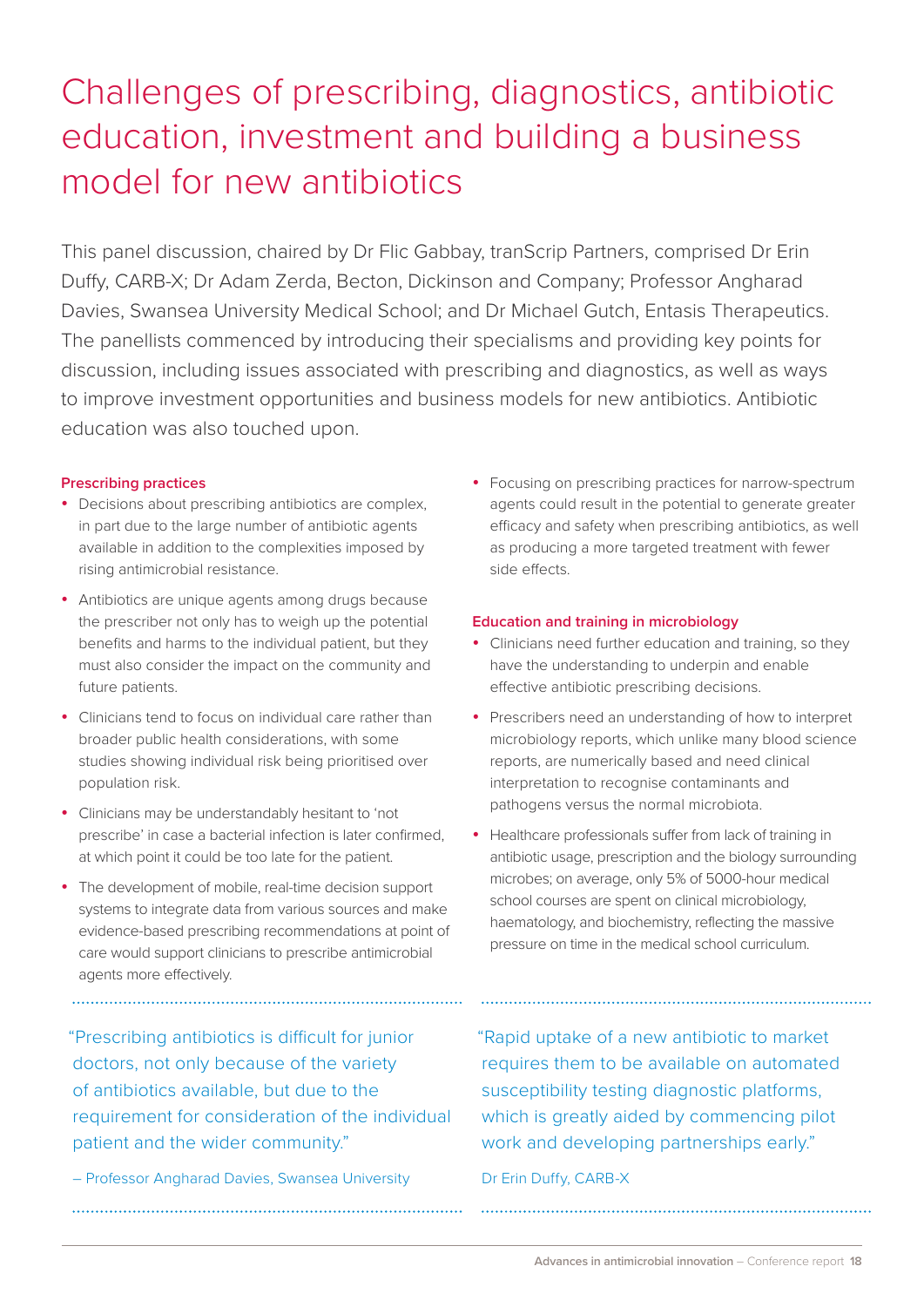- Incorporating antibiotic prescription and stewardship topics in exams for medical students and within the medical school curriculum itself will help improve microbiological understanding and antibiotic prescribing practices.
- The introduction of the General Medical Council's Medical Licensing Assessment – which all medical students will have to pass to practice medicine in the UK from 2024 – could present an opportunity to prioritise education in antimicrobial resistance and stewardship.

### **Diagnostics**

- Innovation of diagnostics will enable prescribers to better assess and treat infections, as well as more effectively identifying the drugs to which the infection is resistant or susceptible.
- In addition to providing better patient outcomes, diagnostic innovations will enable effective antibiotic use and so reduce the emergence of antimicrobial resistance, protecting the whole community.
- Testing is often more expensive than the antibiotics themselves, so more needs to be done to promote the societal value of using diagnostics, even where there is an additional direct cost.
- Diagnostics are vital to the adoption and useful implementation of new antibiotics, especially narrowspectrum antibiotics where the specific pathogen needs to be identified quickly.
- The time from sample collection to antimicrobial agent selection and delivery should be appropriate to the urgency of the illness as the time to diagnosis could be the difference between life and death.
- Increasing the speed of diagnosis can involve innovations in sample collection, testing logistics eg sample transport between sites, quicker diagnostic tests, swifter reporting to the clinician, developing mobile bedside diagnostic technology and POC testing.
- Innovations in rapid POC diagnostics that can distinguish between viral and bacterial infections could lead to a reduction in unnecessary antibiotic prescription, whilst expediting the delivery of patient treatment.
- • COPD and asthma viral exacerbation can often lead to secondary bacterial infections. Health Canada is currently seeking to develop a test that can differentiate between viral and bacterial infections, which would allow the correct treatment for each illness to be swiftly identified.
- Currently, data from diagnostics is often being used ineffectively as clinicians are not able to access and act on these data easily.
- To maximise the potential of current and future diagnostic technologies, it will be essential to integrate diagnostic results with other data in decision support systems so that clinicians have all the relevant information they need at point of care.
- Methods are now being developed to better connect electronic health records with other health data sources so physicians can have access to the full set of relevant information more quickly.

### **Investment and building a business model for new antimicrobial agents and related technologies**

- There is currently a lack of market interest in the development of antimicrobial agents and technologies due to uncertainties in the market.
- Return on investment in antimicrobials is not in parity with return on investment in other therapeutic sectors, and hence a large proportion of large pharmaceutical companies and investors have withdrawn from the antimicrobial space.
- While there are some encouraging policies for funding and support, these are not sustainable and will not result in a sustainable pipeline in the medium and long term.
- There is currently a perceived lack of interest from many governments, in supporting development of antimicrobials, and therefore policy needs to be changed to ensure the field receives adequate recognition and funding.
- Push and pull incentives are required to encourage the development of new antimicrobial therapeutics and related technologies eg diagnostics, whereas currently they generate less money than they cost to produc e.

 "Surveillance is key and we need to ensure that new diagnostics are being used as frequently and as broadly as they possibly can be."

Dr Adam Zerda, BD

 "Antimicrobial resistance is truly a global problem, and we need to build a better business model to allow companies to remain sustainable to innovate against this problem."

### Dr Michael Gutch, Entasis Therapeutics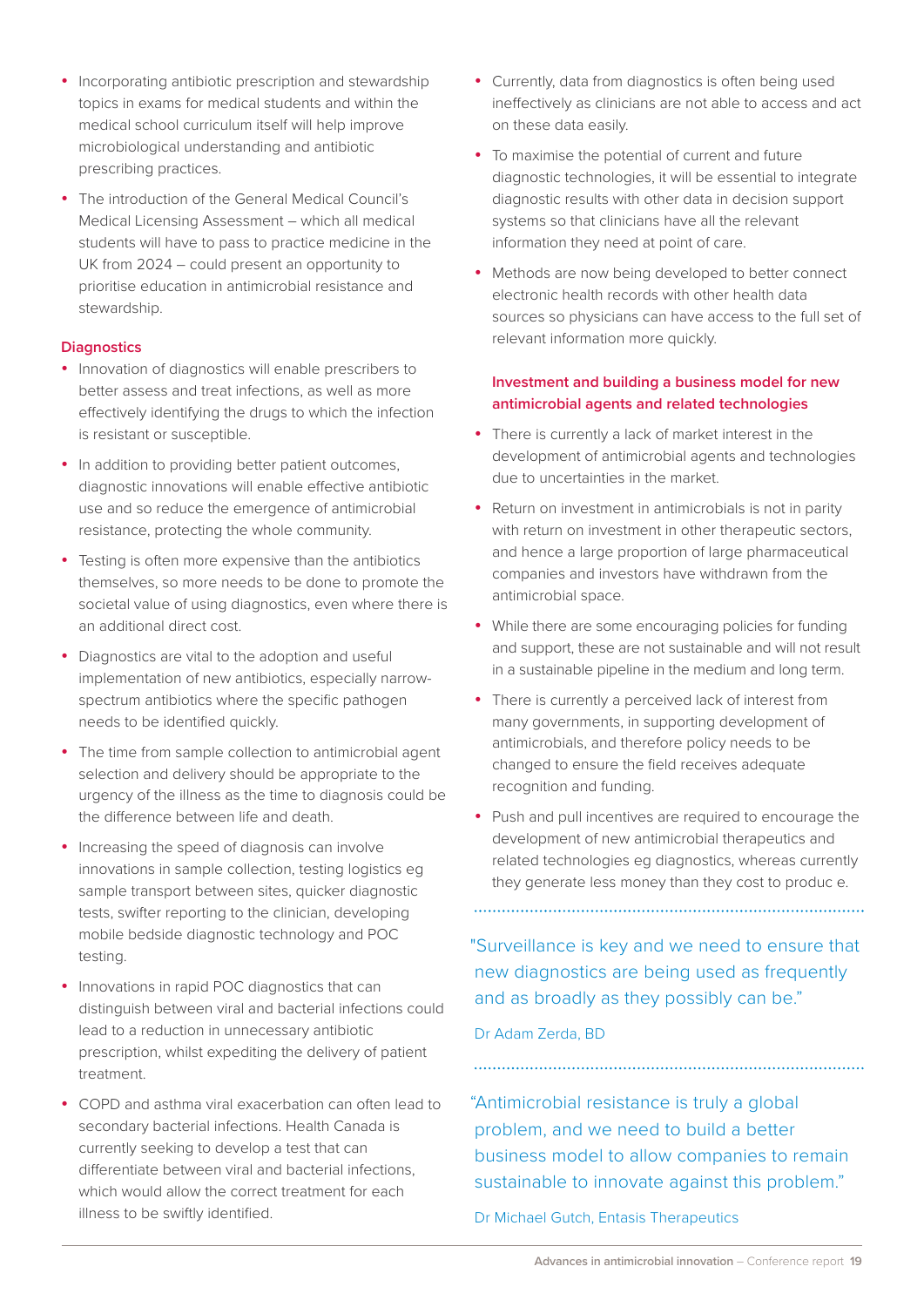# Innovating to secure the future of modern medicine

Professor Dame Sally Davies DBE GCB FMedSci FRS, UK Special Envoy on Antimicrobial Resistance for the UK Government reflected on key global advances in antibiotic innovation, and what the world still needs to do to win the war against superbugs.

AMR is every bit as complex as climate change so politicians need to be made aware of this by researchers providing case studies, ideas for intervention, evidence to inform policies, and by ensuring facts are told as relatable stories. We can isolate the problem but identifying how to make the changes needed is vastly more difficult. For example, rapid diagnostics are an essential part of enabling change, and they need to be shown to not only work when needed, but also to ensure they are not more expensive than the antibiotics themselves. Additionally, universal health coverage (UHC) must address more than sickness and treatments, it must embrace prevention and for health management, involve diagnostics at its centre.

#### **Innovation**

The need to innovate is strikingly obvious in research, but we also need innovation in surveillance and policy, as well as in behaviours, and funding for health systems that impact behaviour.

This year, the current global clinical antibiotic pipeline has 43 antibiotics and combinations with a new therapeutic entity, and 27 non-traditional antibacterial agents, demonstrating the introduction of new methods as well as innovation with old agents. Of these agents, 26 are active against the World Health Organisation's priority pathogens, but only two are active against multi drug resistant gramnegative bacteria. What is more, of the 11 newly approved antibiotics, since 1 July 2017, only two have demonstrated clinical benefits over and above existing treatment, really highlighting the need for rapid innovation.

When the Pioneering Antimicrobial Subscriptions to End Upsurging Resistance (PASTEUR) Act<sup>7</sup> is hopefully established in the US, it should ensure the introduction of a de-linked payment model for antimicrobial treatments. It is hoped, alongside the NHS Pilot, that it will show other countries innovative approaches to pay for antibiotics, giving healthcare systems the best chance of treating us all.

#### **Vaccines**

Vaccines have always provided a sustainable impact, and so promoting greater and more widespread use is essential. Vaccines need to be made affordable to benefit low- and middle-income countries, with high income countries leading the way as vital drivers to support the global ecosystem.

Vaccines are a vital part of the toolkit for solving AMR, not only in humans, but also in animals, where vaccines allow for an increase in protein production without the use of antibiotics, therefore preventing resistance developing. In humans, one example from South Africa showed that there was a 67% reduction in penicillin resistant invasive pneumococcal disease in groups that received the pneumococcal conjugate vaccine. This evidence is vital for the value proposition when trying to explain why lots of children and older people should be vaccinated.

"Is important to remember that innovations are only meaningful when they are used appropriately."

Professor Dame Sally Davies, UK Special Envoy on Antimicrobial Resistance for the UK Government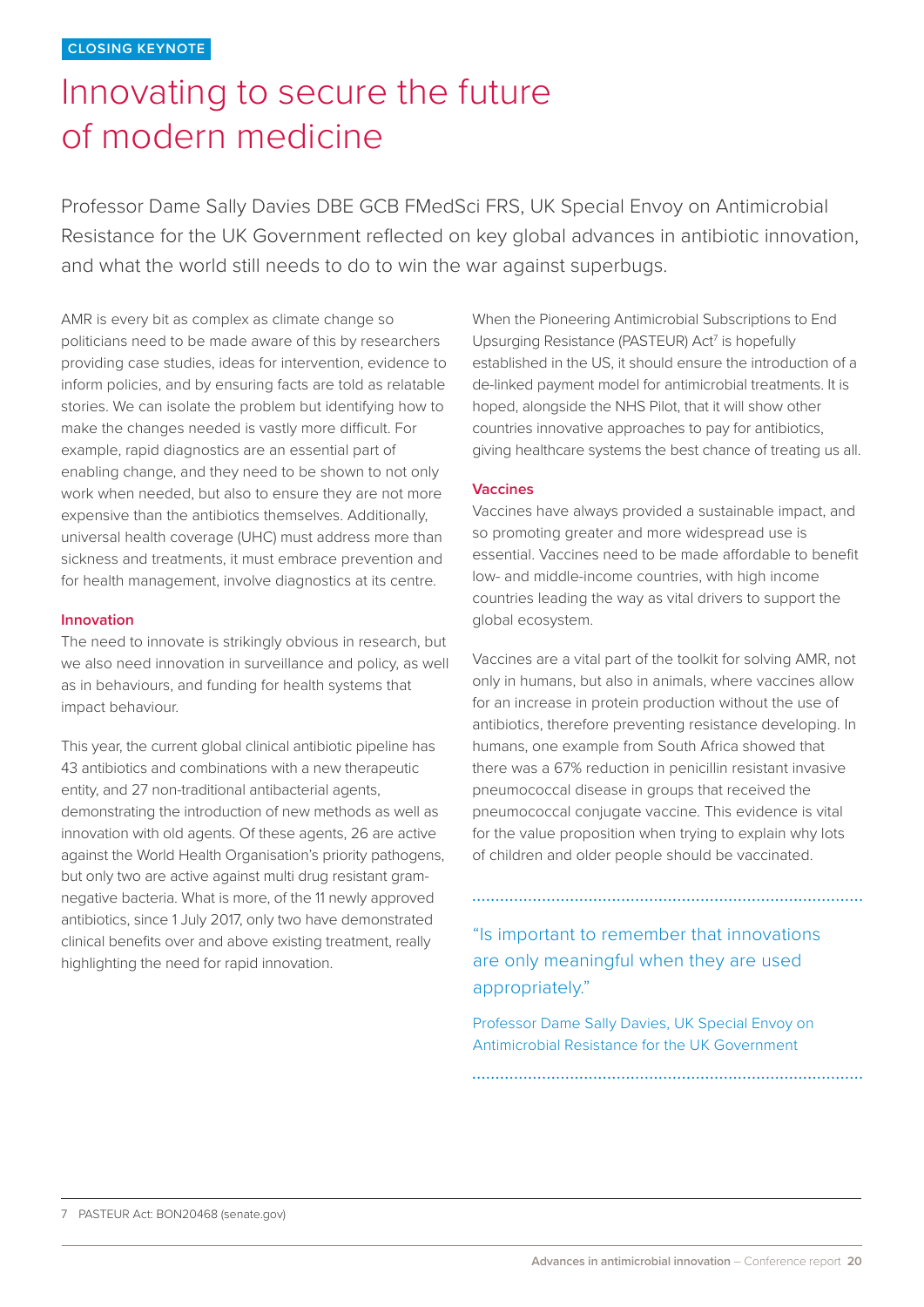#### **AMR and climate change**

More than 70% of antibiotics used are passed out into the environment by animals and humans. Last year, the world's largest study of antibiotics in river water found that over two thirds of 700 samples around the globe contained antibiotics. Most of the high values were found in Asia and Africa, and there was an extreme case of metronidazole found in a river in Bangladesh where concentrations were three times higher than the AMR Industry Alliance suggests is a safe environmental concentration. It is promising to see that the G7 is now committed to work with the AMR Industry Alliance to build knowledge about AMR and the environment and to think about manufacturing discharge levels and methods on how to measure them.

#### **The way forward**

Not enough people know of the danger of AMR, with only 19% of UK adults saying they think it is a problem, and so we need patients and experts to tell the AMR story much more publicly to raise greater awareness. Data are also required to strengthen our health systems. One example is the founding of the Fleming Fund, which aims to help to fund laboratories and bring evidence and people together to encourage action against drug resistance in countries across Africa and Asia. Going forward, we need to collaborate and share data with others, as well as taking a systematic and systemic approach, which will hopefully lead to a heather world.

"Antibiotic resistance is like a lobster being dropped into water and heated slowly – it is a silent, deadly and continuous problem, much like a lobster's imminent fate, slowly cooking on a low heat."

Professor Dame Sally Davies, UK Special Envoy on Antimicrobial Resistance for the UK Government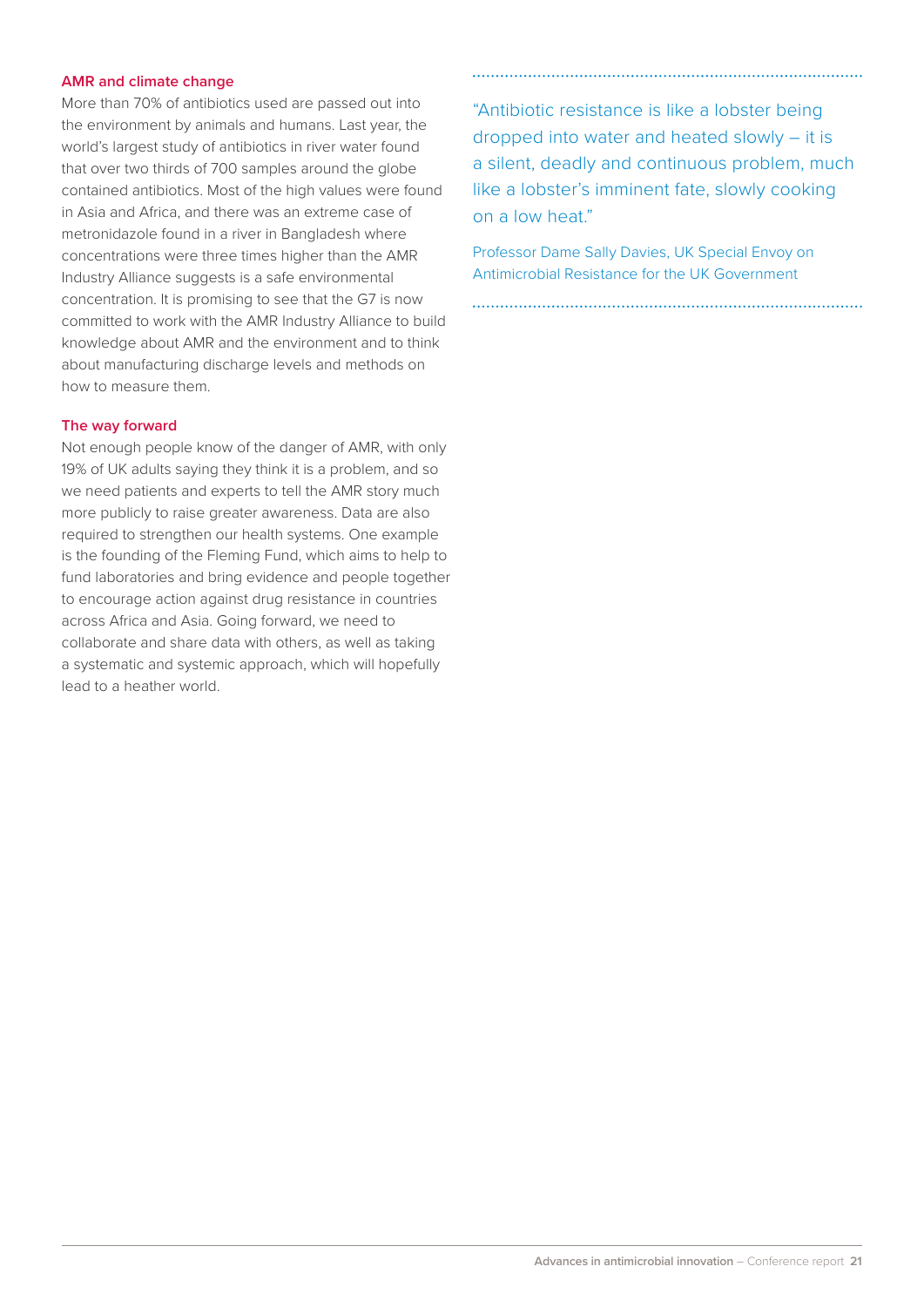# Acknowledgements

#### **Chairs**

**Professor Jeff Errington FMedSci FRS** Newcastle University

**Dr David Powell** Summit Therapeutics

**Dr Flic Gabbay FMedSci** tranScrip Partners

**Speakers Professor Alison Holmes OBE FMedSci** Imperial College London

**Dr John H Rex** F2G Ltd

**Dr Heather Fairhead** Phico Therapeutics

**Professor Gerard Wright** McMaster University

**Professor Ann Sarah Walker FMedSci** University College London

**Dr Tina Joshi** University of Plymouth

**Professor Colm Leonard** NICE

**David Glover** NHS England

**Professor Dame Sally Davies FMedSci FRS**

UK Special Envoy on Antimicrobial Resistance for the UK Government

### **Panellists**

**Dr Erin Duffy** CARB-X

**Dr Adam Zerda** Becton, Dickinson and Company (BD)

**Professor Angharad Davies** Swansea University

**Dr Michael Gutch** Entasis Therapeutics